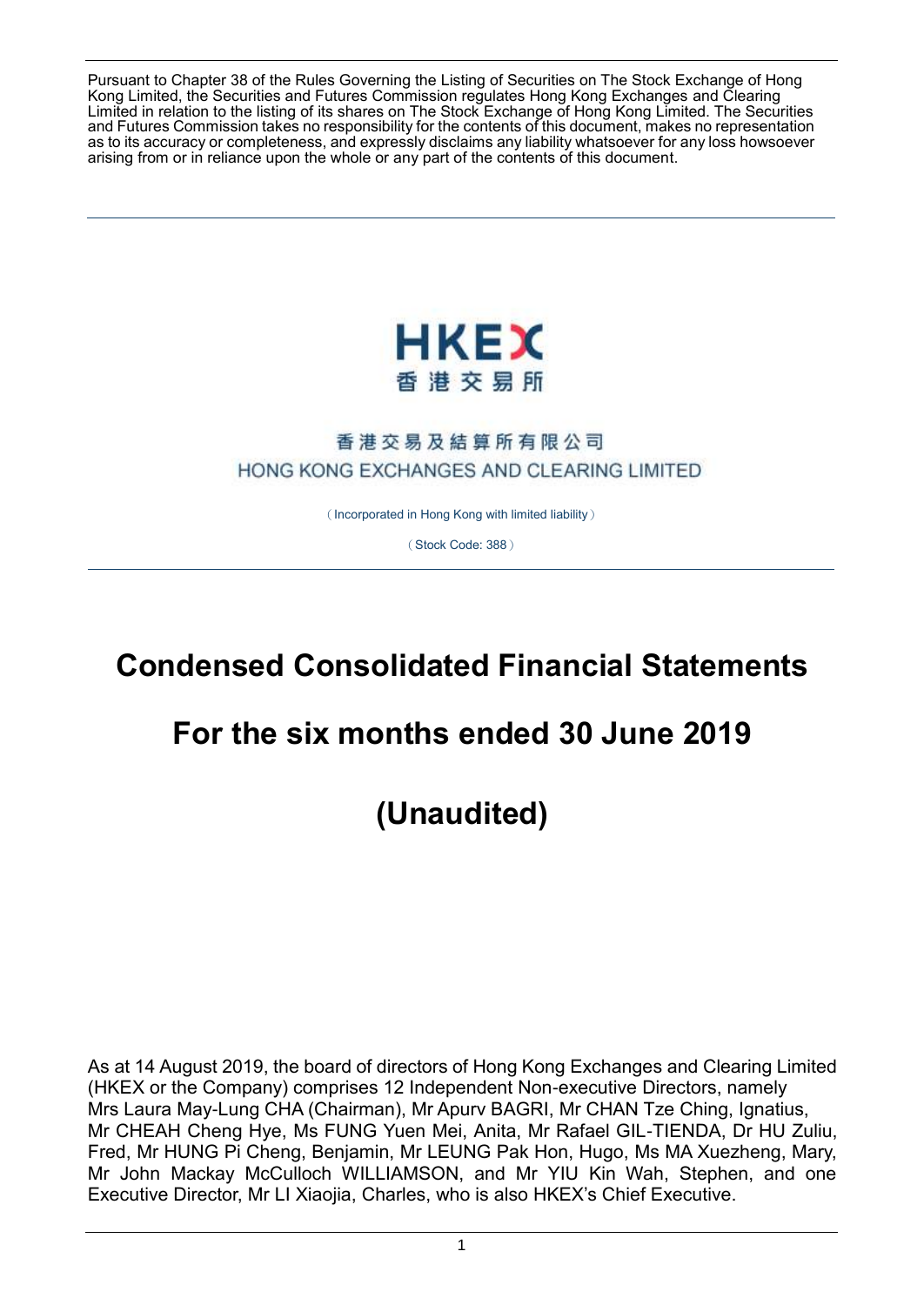## **CONDENSED CONSOLIDATED INCOME STATEMENT (UNAUDITED)**

(Financial figures are expressed in Hong Kong Dollar)

| ended<br>ended<br>30 Jun 2018<br>30 Jun 2019<br>Note<br>\$m<br>\$m<br>3,334<br>Trading fees and trading tariffs<br>4<br>2,940<br>Stock Exchange listing fees<br>847<br>855 |
|----------------------------------------------------------------------------------------------------------------------------------------------------------------------------|
|                                                                                                                                                                            |
|                                                                                                                                                                            |
|                                                                                                                                                                            |
|                                                                                                                                                                            |
| 1,655<br>Clearing and settlement fees<br>1,747                                                                                                                             |
| 575<br>518<br>Depository, custody and nominee services fees                                                                                                                |
| Market data fees<br>461<br>443                                                                                                                                             |
| 488<br>Other revenue<br>577                                                                                                                                                |
| 7,055<br>7,385<br><b>REVENUE</b>                                                                                                                                           |
| 1,300<br>Investment income<br>2,142                                                                                                                                        |
| (505)<br>Interest rebates to Participants<br>(623)                                                                                                                         |
| 5<br>1,519<br>795<br>Net investment income                                                                                                                                 |
| 14<br>Sundry income<br>4                                                                                                                                                   |
| <b>REVENUE AND OTHER INCOME</b><br>8,578<br>8,194                                                                                                                          |
| <b>OPERATING EXPENSES</b>                                                                                                                                                  |
| 6<br>(1, 205)<br>(1, 328)<br>Staff costs and related expenses                                                                                                              |
| Information technology and computer maintenance expenses<br>(278)<br>(241)                                                                                                 |
| (202)<br>Premises expenses<br>(64)                                                                                                                                         |
| Product marketing and promotion expenses<br>(29)<br>(22)                                                                                                                   |
| Professional fees<br>(37)<br>(42)                                                                                                                                          |
| (206)<br>Other operating expenses<br>(217)                                                                                                                                 |
| (1, 953)<br>(1,918)                                                                                                                                                        |
| <b>EBITDA*</b><br>6,625<br>6,276                                                                                                                                           |
| Depreciation and amortisation<br>(495)<br>(378)                                                                                                                            |
| <b>OPERATING PROFIT</b><br>6,130<br>5,898                                                                                                                                  |
| (86)<br>(55)<br>Finance costs<br>7                                                                                                                                         |
| Share of profits less losses of joint ventures<br>6<br>4                                                                                                                   |
| 6,050<br>5,847<br>PROFIT BEFORE TAXATION                                                                                                                                   |
| <b>TAXATION</b><br>8<br>(847)<br>(822)                                                                                                                                     |
| PROFIT FOR THE PERIOD<br>5,203<br>5,025                                                                                                                                    |
| PROFIT/(LOSS) ATTRIBUTABLE TO:                                                                                                                                             |
| - Shareholders of HKEX<br>5,205<br>5,041                                                                                                                                   |
| - Non-controlling interests<br>(2)<br>(16)                                                                                                                                 |
| PROFIT FOR THE PERIOD<br>5,203<br>5,025                                                                                                                                    |
| 9(a)<br><b>Basic earnings per share</b><br>\$4.16<br>\$4.07                                                                                                                |
| Diluted earnings per share<br>9(b)<br>\$4.15<br>\$4.06                                                                                                                     |

**\*** EBITDA represents earnings before interest expenses and other finance costs, taxation, depreciation and amortisation. It excludes the Group's share of results of the joint ventures.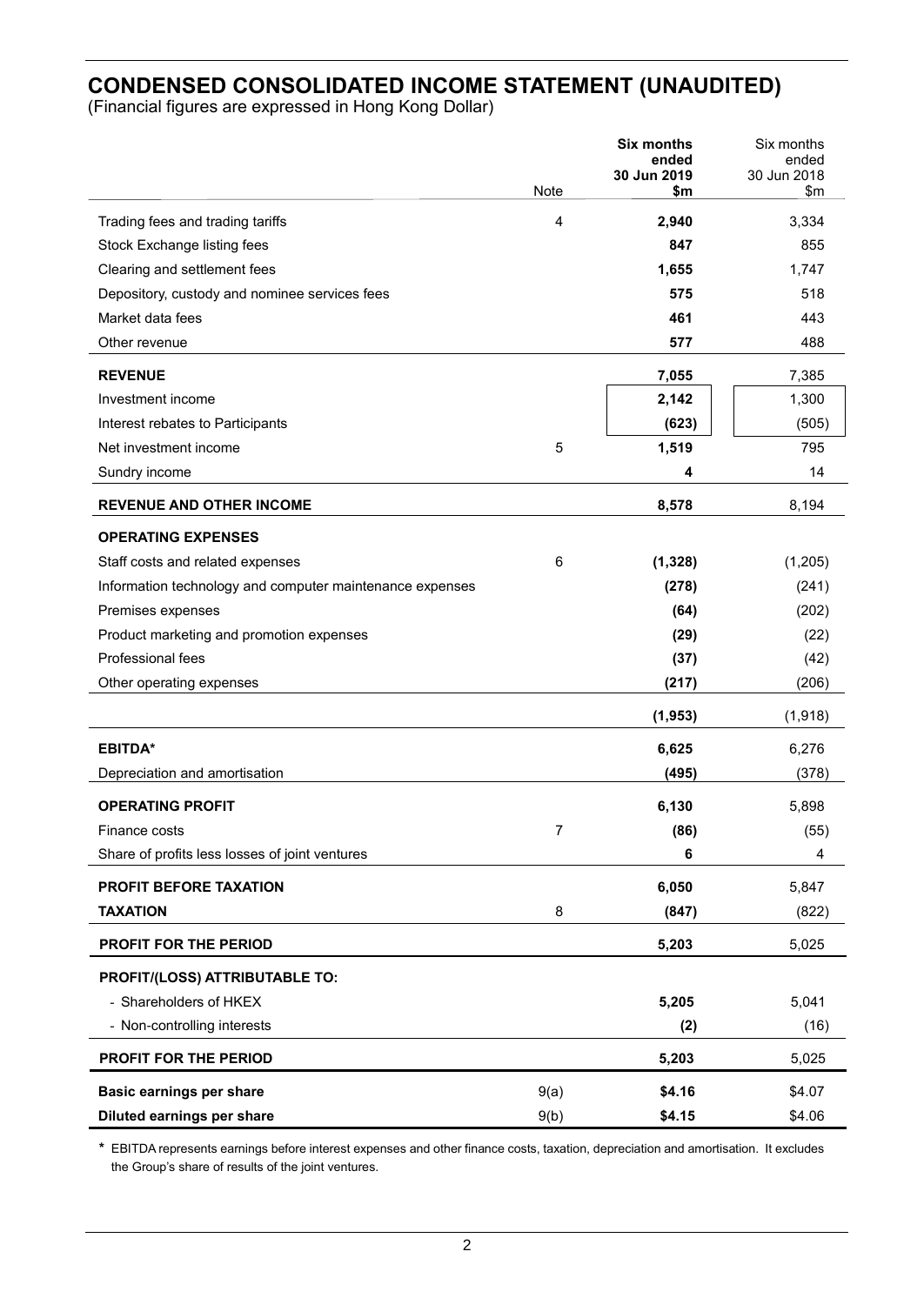## **CONDENSED CONSOLIDATED STATEMENT OF COMPREHENSIVE INCOME (UNAUDITED)**

|                                                                | <b>Six months</b><br>ended<br>30 Jun 2019<br>\$m | Six months<br>ended<br>30 Jun 2018<br>\$m |
|----------------------------------------------------------------|--------------------------------------------------|-------------------------------------------|
| <b>PROFIT FOR THE PERIOD</b>                                   | 5,203                                            | 5,025                                     |
| <b>OTHER COMPREHENSIVE INCOME</b>                              |                                                  |                                           |
| Items that may be reclassified subsequently to profit or loss: |                                                  |                                           |
| Currency translation differences of foreign subsidiaries       | (35)                                             | 67                                        |
| Cash flow hedges                                               | (2)                                              | (3)                                       |
| Changes in fair value of financial assets measured at          |                                                  |                                           |
| fair value through other comprehensive income                  | 3                                                | (3)                                       |
| <b>OTHER COMPREHENSIVE INCOME</b>                              | (34)                                             | 61                                        |
| <b>TOTAL COMPREHENSIVE INCOME</b>                              | 5,169                                            | 5,086                                     |
| <b>TOTAL COMPREHENSIVE INCOME ATTRIBUTABLE TO:</b>             |                                                  |                                           |
| - Shareholders of HKEX                                         | 5,168                                            | 5,100                                     |
| - Non-controlling interests                                    | 1                                                | (14)                                      |
| <b>TOTAL COMPREHENSIVE INCOME</b>                              | 5,169                                            | 5,086                                     |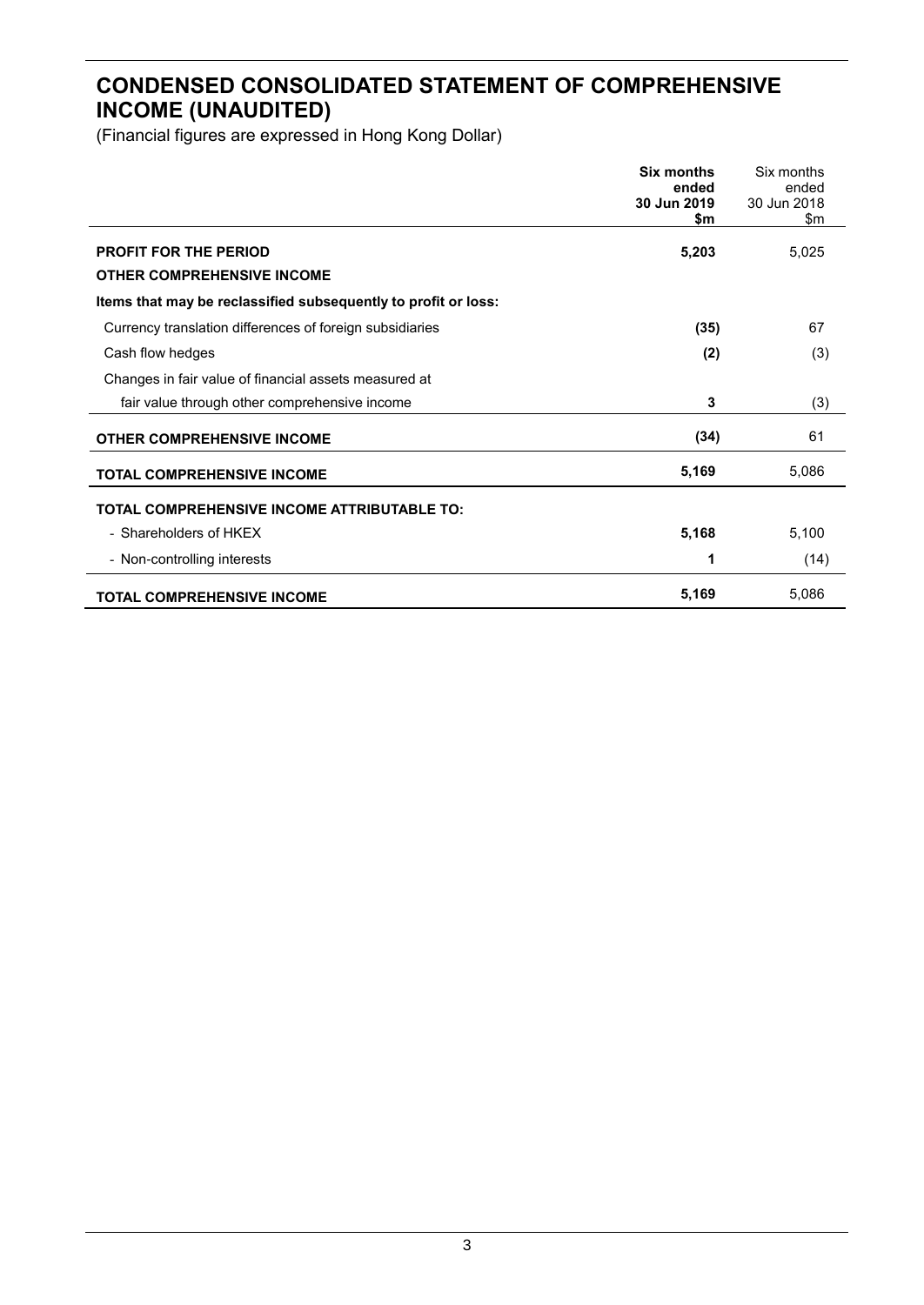## **CONDENSED CONSOLIDATED STATEMENT OF FINANCIAL POSITION (UNAUDITED)**

|                                                                                                  |      | At 30 Jun 2019 |                                   | At 31 Dec 2018      |                          |                          |                   |
|--------------------------------------------------------------------------------------------------|------|----------------|-----------------------------------|---------------------|--------------------------|--------------------------|-------------------|
|                                                                                                  | Note | \$m            | <b>Current Non-current</b><br>\$m | <b>Total</b><br>\$m | Current<br>\$m           | Non-current<br>\$m       | Total             |
|                                                                                                  |      |                |                                   |                     |                          |                          | \$m               |
| <b>ASSETS</b>                                                                                    |      |                |                                   |                     |                          |                          |                   |
| Cash and cash equivalents                                                                        | 11   | 114,532        | $\sim$                            | 114,532             | 121,196                  | $\blacksquare$           | 121,196           |
| Financial assets measured at fair value<br>through profit or loss                                | 11   | 48,623         | 50                                | 48,673              | 61,004                   | $\blacksquare$           | 61,004            |
| Financial assets measured at fair value<br>through other comprehensive income                    | 11   | 4,247          | $\blacksquare$                    | 4,247               | 3,755                    | $\blacksquare$           | 3,755             |
| Financial assets measured at amortised cost                                                      | 11   | 41,502         | 398                               | 41,900              | 31,487                   | 398                      | 31,885            |
| Accounts receivable, prepayments and deposits                                                    | 12   | 14,038         | 21                                | 14,059              | 18,341                   | 21                       | 18,362            |
| Interests in joint ventures                                                                      |      | $\blacksquare$ | 69                                | 69                  | $\overline{\phantom{a}}$ | 63                       | 63                |
| Goodwill and other intangible assets                                                             |      | $\blacksquare$ | 18,193                            | 18,193              | $\sim$                   | 18,019                   | 18,019            |
| Fixed assets                                                                                     |      |                | 1,512                             | 1,512               | $\overline{\phantom{a}}$ | 1,625                    | 1,625             |
| Right-of-use assets                                                                              | 13   | $\blacksquare$ | 2,328                             | 2,328               | $\sim$                   | $\overline{\phantom{a}}$ | $\blacksquare$    |
| Lease premium for land                                                                           |      |                | 20                                | 20                  |                          | 20                       | 20                |
| Deferred tax assets                                                                              |      |                | 20                                | 20                  |                          | 19                       | 19                |
| <b>Total assets</b>                                                                              |      | 222,942        | 22,611                            | 245,553             | 235,783                  | 20,165                   | 255,948           |
| <b>LIABILITIES AND EQUITY</b>                                                                    |      |                |                                   |                     |                          |                          |                   |
| <b>Liabilities</b>                                                                               |      |                |                                   |                     |                          |                          |                   |
| Financial liabilities at fair value through profit or loss                                       | 14   | 39,439         |                                   | 39,439              | 53,915                   |                          | 53,915            |
| Margin deposits, Mainland security and settlement<br>deposits, and cash collateral from Clearing |      |                |                                   |                     |                          |                          |                   |
| Participants                                                                                     | 15   | 134,127        | $\overline{\phantom{a}}$          | 134,127             | 123,728                  | $\blacksquare$           | 123,728           |
| Accounts payable, accruals and other liabilities                                                 | 16   | 9,081          |                                   | 9,081               | 18,316                   | 53                       | 18,369            |
| Deferred revenue                                                                                 |      | 672            | 411                               | 1,083               | 1,000                    | 418                      | 1,418             |
| Taxation payable                                                                                 |      | 1,202          | $\blacksquare$                    | 1,202               | 678                      | $\blacksquare$           | 678               |
| Other financial liabilities                                                                      |      | 65             | $\overline{\phantom{a}}$          | 65                  | 59                       | $\blacksquare$           | 59                |
| Participants' contributions to Clearing House Funds                                              | 17   | 12,374         | $\blacksquare$                    | 12,374              | 14,787                   | $\blacksquare$           | 14,787            |
| Lease liabilities                                                                                |      | 163            | 2,223                             | 2,386               | $\overline{\phantom{a}}$ | $\blacksquare$           | $\blacksquare$    |
| Borrowings                                                                                       | 18   | 252            | 163                               | 415                 | 1,005                    | 161                      | 1,166             |
| Provisions                                                                                       |      | 103            | 102                               | 205                 | 93                       | 89                       | 182               |
| Deferred tax liabilities                                                                         |      | $\blacksquare$ | 743                               | 743                 | $\sim$                   | 743                      | 743               |
| <b>Total liabilities</b>                                                                         |      | 197,478        | 3,642                             | 201,120             | 213,581                  | 1,464                    | 215,045           |
| <b>Equity</b>                                                                                    |      |                |                                   |                     |                          |                          |                   |
| Share capital                                                                                    | 19   |                |                                   | 29,702              |                          |                          | 27,750            |
| Shares held for Share Award Scheme                                                               | 19   |                |                                   | (681)               |                          |                          | (682)             |
| Employee share-based compensation reserve                                                        | 20   |                |                                   | 318                 |                          |                          | 218               |
| Hedging and revaluation reserves                                                                 |      |                |                                   | (5)                 |                          |                          | (6)               |
| Exchange reserve                                                                                 |      |                |                                   | (122)               |                          |                          | (84)              |
| Designated reserves                                                                              | 21   |                |                                   | 547                 |                          |                          | 523               |
| Reserve relating to written put options to<br>non-controlling interests                          |      |                |                                   | (369)               |                          |                          | (369)             |
| Retained earnings                                                                                |      |                |                                   | 14,730              |                          |                          | 13,379            |
|                                                                                                  |      |                |                                   | 44,120              |                          |                          | 40,729            |
| Equity attributable to shareholders of HKEX                                                      |      |                |                                   | 313                 |                          |                          |                   |
| Non-controlling interests                                                                        |      |                |                                   | 44,433              |                          |                          | 174               |
| <b>Total equity</b><br><b>Total liabilities and equity</b>                                       |      |                |                                   | 245,553             |                          |                          | 40,903<br>255,948 |
|                                                                                                  |      |                |                                   |                     |                          |                          |                   |
| <b>Net current assets</b>                                                                        |      |                |                                   | 25,464              |                          |                          | 22,202            |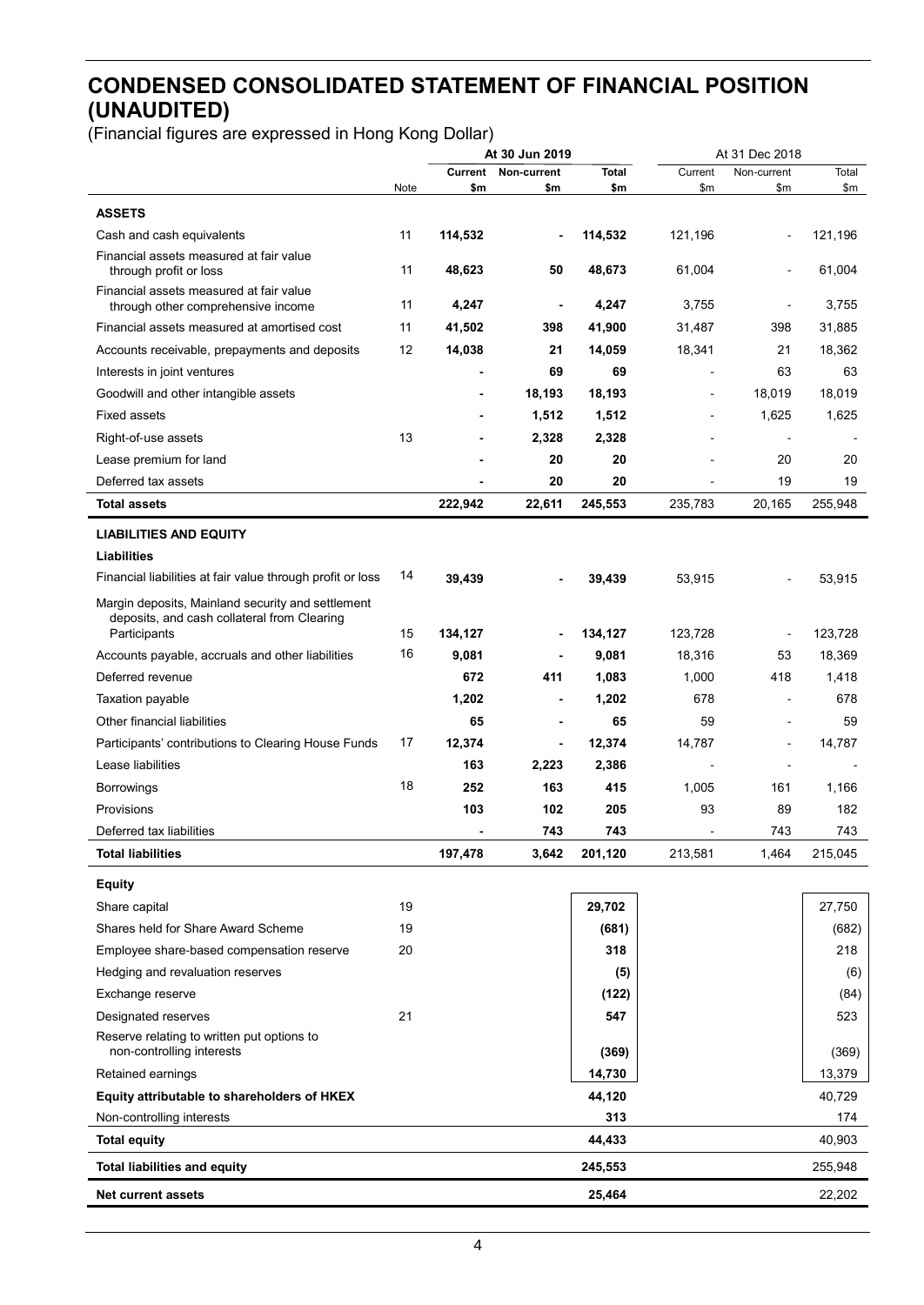## **CONDENSED CONSOLIDATED STATEMENT OF CHANGES IN EQUITY (UNAUDITED)**

|                                                            | Attributable to shareholders of HKEX |                          |                |                 |                          |                                       |                 |              |             |              |
|------------------------------------------------------------|--------------------------------------|--------------------------|----------------|-----------------|--------------------------|---------------------------------------|-----------------|--------------|-------------|--------------|
|                                                            | Share capital<br>and shares held     | Employee<br>share-based  | Hedging        |                 |                          | <b>Reserve</b><br>relating to written |                 |              |             |              |
|                                                            | for Share Award                      | compensation             | and            |                 | <b>Designated</b>        | put options to                        |                 |              | Non-        |              |
|                                                            | <b>Scheme</b>                        | reserve                  | revaluation    | <b>Exchange</b> | reserves                 | non-controlling                       | <b>Retained</b> |              | controlling | <b>Total</b> |
|                                                            | (note 19)                            | (note 20)                | reserves       | reserve         | (note 21)                | interests                             | earnings        | <b>Total</b> | interests   | equity       |
|                                                            | \$m                                  | \$m                      | \$m            | \$m             | \$m                      | \$m                                   | \$m             | \$m          | \$m         | \$m          |
| At 1 Jan 2019, as previously reported                      | 27,068                               | 218                      | (6)            | (84)            | 523                      | (369)                                 | 13,379          | 40,729       | 174         | 40,903       |
| Effect of adoption of HKFRS 16 (note 2)                    |                                      |                          |                |                 |                          |                                       | (8)             | (8)          |             | (8)          |
| At 1 Jan 2019, as restated                                 | 27,068                               | 218                      | (6)            | (84)            | 523                      | (369)                                 | 13,371          | 40,721       | 174         | 40,895       |
| Profit for the period                                      |                                      |                          |                |                 | $\overline{\phantom{a}}$ | $\blacksquare$                        | 5,205           | 5,205        | (2)         | 5,203        |
| Other comprehensive income                                 |                                      |                          |                | (38)            |                          |                                       |                 | (37)         |             | (34)         |
| Total comprehensive income                                 | $\sim$                               | $\overline{\phantom{a}}$ |                | (38)            | $\sim$                   | $\sim$                                | 5.205           | 5,168        |             | 5,169        |
| Total transactions with shareholders of HKEX, recognised   |                                      |                          |                |                 |                          |                                       |                 |              |             |              |
| directly in equity:                                        |                                      |                          |                |                 |                          |                                       |                 |              |             |              |
| - 2018 second interim dividend at \$3.07 per share         |                                      |                          |                |                 |                          |                                       | (3,830)         | (3,830)      |             | (3,830)      |
| - Unclaimed HKEX dividends forfeited                       |                                      |                          |                |                 |                          |                                       | 8               | -8           |             | -8           |
| - Shares issued in lieu of cash dividends                  | 1,940                                |                          |                |                 |                          |                                       |                 | 1,940        |             | 1,940        |
| - Shares purchased for Share Award Scheme                  | (3)                                  |                          |                |                 |                          |                                       |                 | (3)          |             | (3)          |
| - Vesting of shares of Share Award Scheme                  | 16                                   | (15)                     |                |                 |                          |                                       | (1)             |              |             |              |
| Employee share-based compensation benefits                 |                                      | 115                      |                |                 |                          |                                       |                 | 115          |             | 115          |
| - Tax relating to Share Award Scheme                       |                                      |                          |                |                 |                          |                                       |                 |              |             |              |
| - Non-controlling interests on acquisition of a subsidiary |                                      |                          |                |                 |                          |                                       |                 |              |             |              |
| (note 23)                                                  |                                      |                          |                |                 |                          |                                       |                 |              | 138         | 138          |
| - Transfer of reserves                                     |                                      |                          | ۰              | ٠               | 24                       | $\sim$                                | (24)            |              |             |              |
|                                                            | 1,953                                | 100                      | $\blacksquare$ | $\blacksquare$  | 24                       | $\sim$                                | (3, 846)        | (1,769)      | 138         | (1,631)      |
| At 30 Jun 2019                                             | 29,021                               | 318                      | (5)            | (122)           | 547                      | (369)                                 | 14,730          | 44,120       | 313         | 44,433       |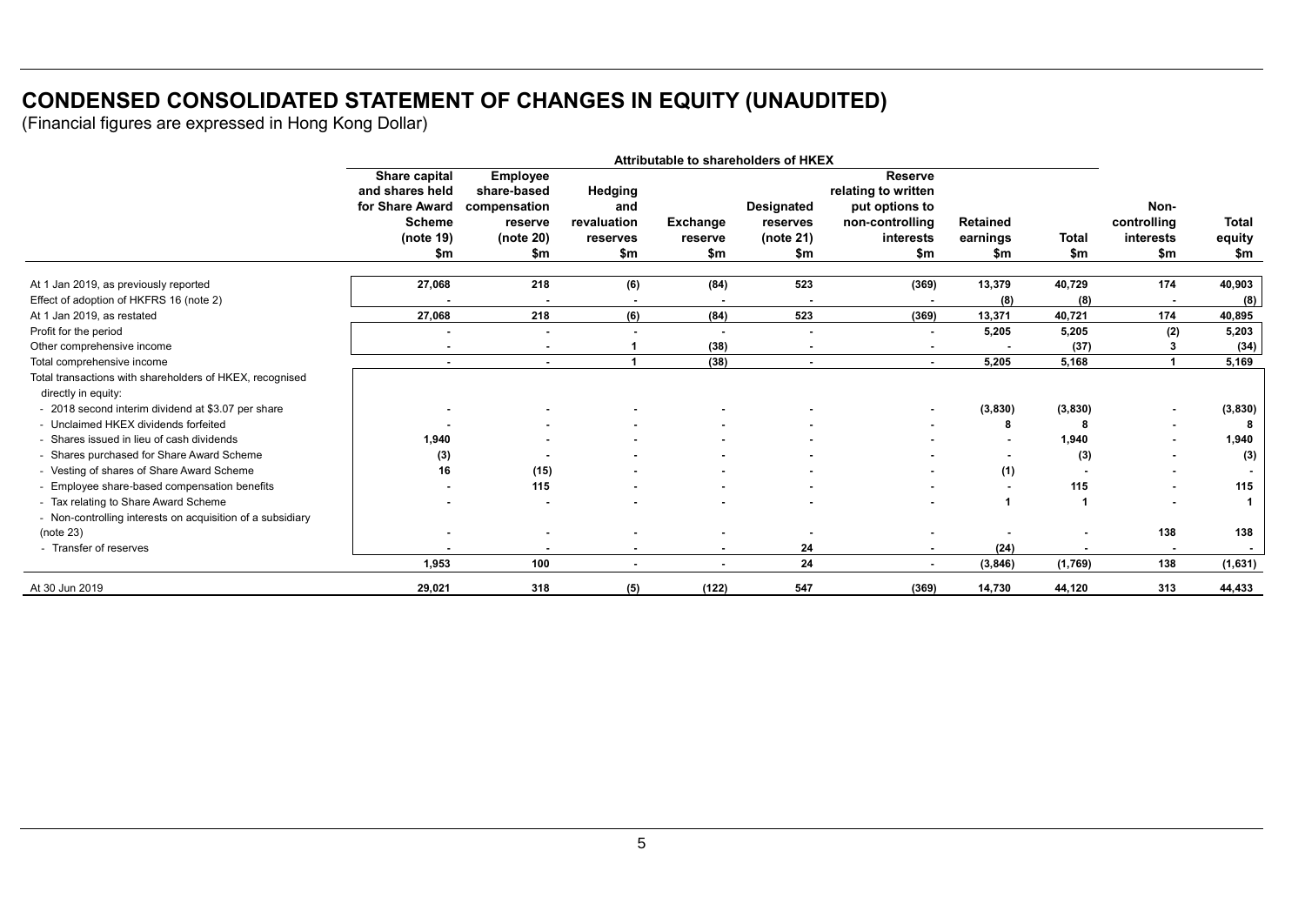## **CONDENSED CONSOLIDATED STATEMENT OF CHANGES IN EQUITY (UNAUDITED)**

|                                                                                 | Attributable to shareholders of HKEX                                 |                                                             |                                                    |                            |                                 |                                                                                         |                             |              |                                           |                        |
|---------------------------------------------------------------------------------|----------------------------------------------------------------------|-------------------------------------------------------------|----------------------------------------------------|----------------------------|---------------------------------|-----------------------------------------------------------------------------------------|-----------------------------|--------------|-------------------------------------------|------------------------|
|                                                                                 | Share capital<br>and shares held<br>for Share Award<br>Scheme<br>\$m | Employee<br>share-based<br>compensation<br>reserve<br>\$m\$ | Hedging<br>and<br>revaluation<br>reserves<br>\$m\$ | Exchange<br>reserve<br>\$m | Designated<br>reserves<br>\$m\$ | Reserve<br>relating to written<br>put options to<br>non-controlling<br>interests<br>\$m | Retained<br>earnings<br>\$m | Total<br>\$m | Non-<br>controlling<br>interests<br>\$m\$ | Total<br>equity<br>\$m |
| At 1 Jan 2018, as previously reported                                           | 24,535                                                               | 222                                                         |                                                    | (104)                      | 822                             | (293)                                                                                   | 12,090                      | 37,273       | 102                                       | 37,375                 |
| Effect of adoption of HKFRS 9 (2014)                                            |                                                                      |                                                             | (4)                                                |                            |                                 |                                                                                         |                             |              | $\sim$                                    |                        |
| Effect of adoption of HKFRS 15                                                  | $\overline{\phantom{a}}$                                             | $\overline{\phantom{a}}$                                    | $\sim$                                             | $\sim$                     |                                 | $\blacksquare$                                                                          | (62)                        | (62)         | $\sim$                                    | (62)                   |
| At 1 Jan 2018, as restated                                                      | 24,535                                                               | 222                                                         | (3)                                                | (104)                      | 822                             | (293)                                                                                   | 12,032                      | 37,211       | 102                                       | 37,313                 |
| Profit for the period                                                           |                                                                      | $\overline{\phantom{a}}$                                    |                                                    |                            |                                 | $\blacksquare$                                                                          | 5,041                       | 5,041        | (16)                                      | 5,025                  |
| Other comprehensive income                                                      | $\overline{\phantom{a}}$                                             | $\sim$                                                      | (6)                                                | 65                         | $\overline{\phantom{a}}$        | $\blacksquare$                                                                          | $\sim$                      | 59           | 2                                         | 61                     |
| Total comprehensive income                                                      | $\blacksquare$                                                       | $\sim$                                                      | (6)                                                | 65                         | $\overline{\phantom{a}}$        | $\sim$                                                                                  | 5,041                       | 5,100        | (14)                                      | 5,086                  |
| Total transactions with shareholders of HKEX, recognised<br>directly in equity: |                                                                      |                                                             |                                                    |                            |                                 |                                                                                         |                             |              |                                           |                        |
| - 2017 final dividend at \$2.85 per share                                       |                                                                      |                                                             |                                                    |                            |                                 | $\blacksquare$                                                                          | (3, 525)                    | (3, 525)     | $\sim$                                    | (3, 525)               |
| - Unclaimed HKEX dividends forfeited                                            | $\overline{\phantom{a}}$                                             | $\sim$                                                      |                                                    |                            |                                 | $\blacksquare$                                                                          | 12                          | 12           | $\overline{\phantom{a}}$                  | 12                     |
| - Shares issued in lieu of cash dividends                                       | 1.750                                                                |                                                             |                                                    |                            |                                 |                                                                                         |                             | 1,750        | $\sim$                                    | 1,750                  |
| - Shares purchased for Share Award Scheme                                       | (3)                                                                  |                                                             |                                                    |                            |                                 |                                                                                         |                             | (3)          | $\overline{a}$                            | (3)                    |
| - Vesting of shares of Share Award Scheme                                       | 21                                                                   | (20)                                                        | $\sim$                                             | $\sim$                     | $\overline{\phantom{a}}$        | $\blacksquare$                                                                          | (1)                         |              | $\sim$                                    |                        |
| - Employee share-based compensation benefits                                    |                                                                      | 101                                                         |                                                    |                            |                                 |                                                                                         |                             | 101          | $\overline{\phantom{a}}$                  | 101                    |
| - Transfer of reserves                                                          | $\overline{\phantom{a}}$                                             | $\overline{\phantom{a}}$                                    | $\sim$                                             | $\sim$                     | (314)                           | $\blacksquare$                                                                          | 314                         | $\sim$       | $\overline{\phantom{a}}$                  | $\sim$                 |
|                                                                                 | 1,768                                                                | 81                                                          | $\sim$                                             | $\sim$                     | (314)                           | $\sim$                                                                                  | (3,200)                     | (1,665)      | $\sim$                                    | (1,665)                |
| At 30 Jun 2018                                                                  | 26,303                                                               | 303                                                         | (9)                                                | (39)                       | 508                             | (293)                                                                                   | 13,873                      | 40,646       | 88                                        | 40,734                 |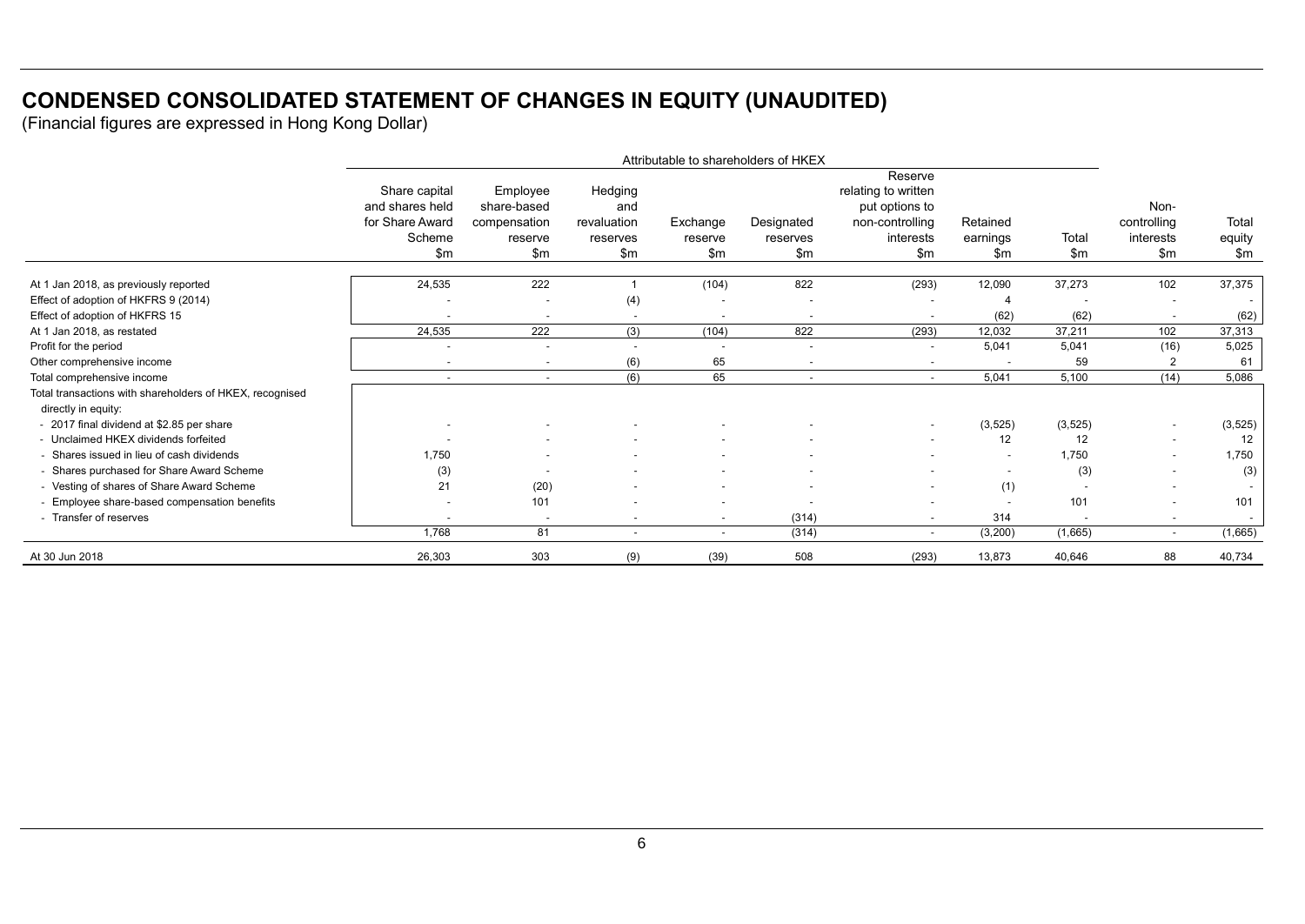## **CONDENSED CONSOLIDATED STATEMENT OF CASH FLOWS (UNAUDITED)**

(Financial figures are expressed in Hong Kong Dollar)

|                                                                                                                           | Note  | <b>Six months</b><br>ended<br>30 Jun 2019<br>\$m | Six months<br>ended<br>30 Jun 2018<br>\$m |
|---------------------------------------------------------------------------------------------------------------------------|-------|--------------------------------------------------|-------------------------------------------|
| <b>CASH FLOWS FROM PRINCIPAL OPERATING ACTIVITIES</b>                                                                     |       |                                                  |                                           |
| Net cash inflow from principal operating activities                                                                       | 22    | 5,880                                            | 5,210                                     |
| <b>CASH FLOWS FROM OTHER OPERATING ACTIVITIES</b>                                                                         |       |                                                  |                                           |
| Net payments to external fund managers for purchases of financial<br>assets measured at fair value through profit or loss |       | (1,796)                                          |                                           |
| Net cash inflow from operating activities                                                                                 |       | 4,084                                            | 5,210                                     |
| <b>CASH FLOWS FROM INVESTING ACTIVITIES</b>                                                                               |       |                                                  |                                           |
| Payments for purchases of fixed assets and intangible assets                                                              |       | (508)                                            | (412)                                     |
| Net increase in financial assets of Corporate Funds:                                                                      |       |                                                  |                                           |
| Increase in time deposits with original maturities more than<br>three months                                              |       | (2,933)                                          | (2,012)                                   |
| Payments for purchase of financial assets measured at<br>amortised cost (excluding time deposits)                         |       | (130)                                            |                                           |
| Increase in financial assets measured at fair value through<br>profit or loss                                             |       | (50)                                             |                                           |
| Interest received from financial assets measured at fair value<br>through other comprehensive income                      |       | 52                                               | 29                                        |
| Cash acquired upon acquisition of a subsidiary                                                                            | 23    | 41                                               |                                           |
| Net cash outflow from investing activities                                                                                |       | (3,528)                                          | (2, 395)                                  |
| <b>CASH FLOWS FROM FINANCING ACTIVITIES</b>                                                                               |       |                                                  |                                           |
| Purchases of shares for Share Award Scheme                                                                                |       | (3)                                              | (3)                                       |
| Repayment of borrowings                                                                                                   |       | (744)                                            |                                           |
| Payments of interest on borrowings                                                                                        |       | (11)                                             | (21)                                      |
| Payments of other finance costs                                                                                           |       | (38)                                             | (28)                                      |
| Dividends paid to shareholders of HKEX                                                                                    |       | (1, 872)                                         | (1,756)                                   |
| Lease payments                                                                                                            |       | (159)                                            |                                           |
| Net cash outflow from financing activities                                                                                |       | (2,827)                                          | (1,808)                                   |
| Net (decrease)/increase in cash and cash equivalents                                                                      |       | (2, 271)                                         | 1,007                                     |
| Cash and cash equivalents at 1 Jan                                                                                        |       | 11,180                                           | 13,546                                    |
| Cash and cash equivalents at 30 Jun                                                                                       |       | 8,909                                            | 14,553                                    |
| Analysis of cash and cash equivalents                                                                                     |       |                                                  |                                           |
| Cash on hand and balances and deposits with banks and<br>short-term investments of Corporate Funds                        | 11    | 9,775                                            | 15,845                                    |
| Less: Cash reserved for supporting Skin-in-the-Game and<br>default fund credits of clearing houses                        | 11(b) | (866)                                            | (1, 292)                                  |
|                                                                                                                           |       | 8,909                                            | 14,553                                    |

(a) "Cash flows from principal operating activities" is a non-Hong Kong Financial Reporting Standard (non-HKFRS) measure used by management for monitoring cash flows of the Group and represents the cash flows generated from the trading and clearing operations of the four exchanges and five clearing houses and ancillary services of the Group. This non-HKFRS measure may not be comparable to similar measures presented by other companies. Cash flows from principal operating activities and cash flows from other operating activities together represent cash flows from operating activities as defined by Hong Kong Accounting Standard (HKAS) 7: Statement of Cash Flows.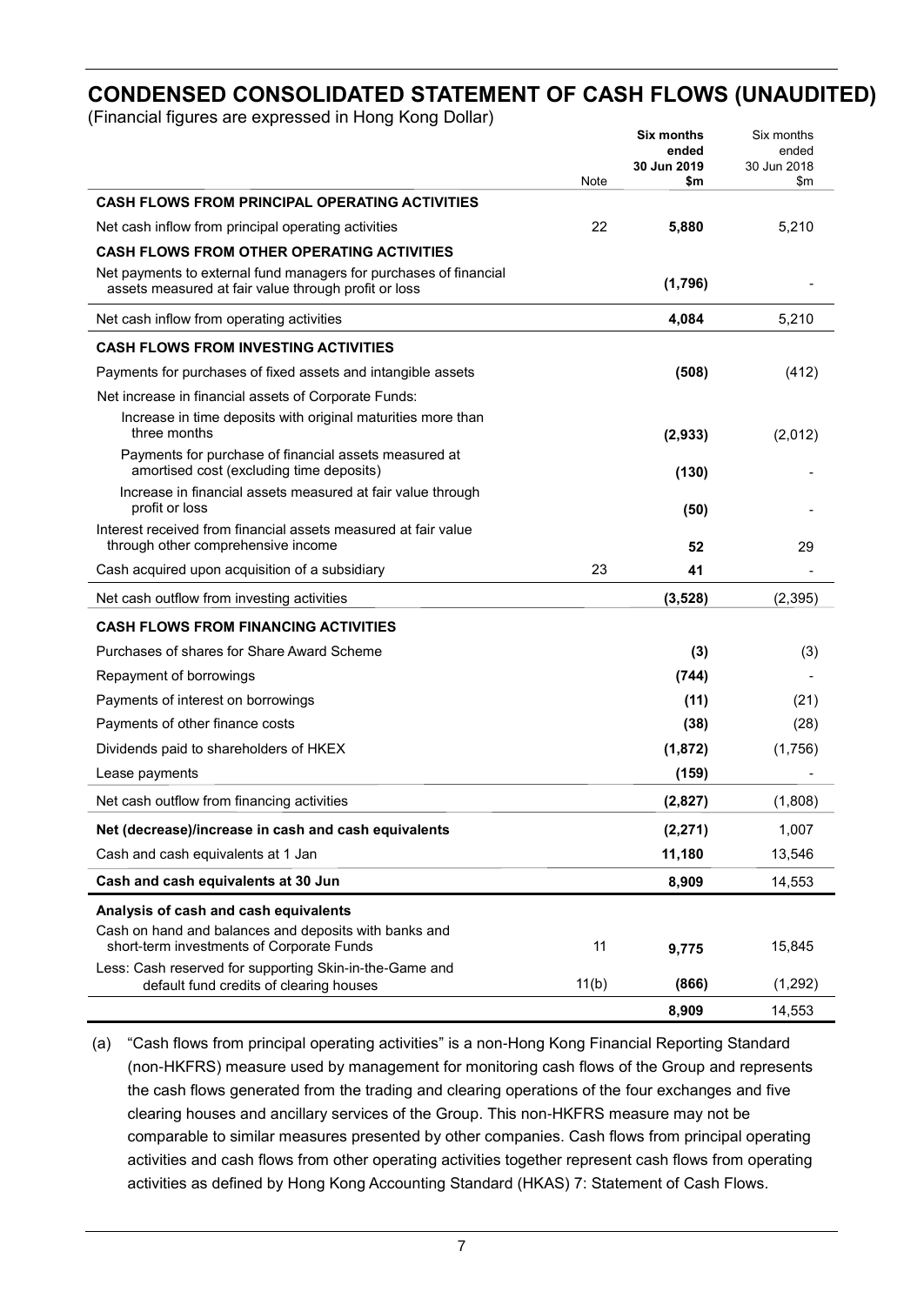## **1. Basis of Preparation and Accounting Policies**

These unaudited condensed consolidated financial statements are prepared in accordance with HKAS 34: Interim Financial Reporting, issued by the Hong Kong Institute of Certified Public Accountants.

These unaudited condensed consolidated financial statements should be read in conjunction with the 2018 annual consolidated financial statements. Except as described in note 2 below, the accounting policies and methods of computation used in the preparation of these unaudited condensed consolidated financial statements are consistent with those used in the annual consolidated financial statements for the year ended 31 December 2018.

The financial information relating to the year ended 31 December 2018 that is included in these unaudited condensed consolidated financial statements for the six months ended 30 June 2019 as comparative information does not constitute the statutory annual consolidated financial statements of the Company for that year but is derived from those consolidated financial statements. Further information relating to these statutory financial statements required to be disclosed in accordance with section 436 of the Hong Kong Companies Ordinance (Chapter 622) is as follows:

The Company has delivered the consolidated financial statements for the year ended 31 December 2018 to the Registrar of Companies as required by section 662(3) of, and Part 3 of Schedule 6 to, the Hong Kong Companies Ordinance (Chapter 622).

The Company's auditor has reported on those consolidated financial statements. The auditor's report was unqualified; did not include a reference to any matters to which the auditor drew attention by way of emphasis without qualifying its report; and did not contain a statement under sections 406(2), 407(2) or (3) of the Hong Kong Companies Ordinance (Chapter 622).

## **2. Adoption of new/revised HKFRSs**

In 2019, the Group has adopted the following new standard and interpretation to Hong Kong Financial Reporting Standards (HKFRSs) which are pertinent to the Group's operations and effective for accounting periods beginning on or after 1 January 2019:

HKFRS 16 Leases HK(IFRIC) Interpretation 23 Uncertainty over Income Tax Treatments

- (a) Adoption of HKFRS 16
	- (i) Impact of adoption

HKFRS 16 affects the accounting for the Group's operating leases. The adoption of HKFRS 16 resulted in changes in accounting policies and adjustments to amounts recognised in the financial statements. The new accounting policies are set out in (a)(ii) and the adjustments to the financial statements are set out below.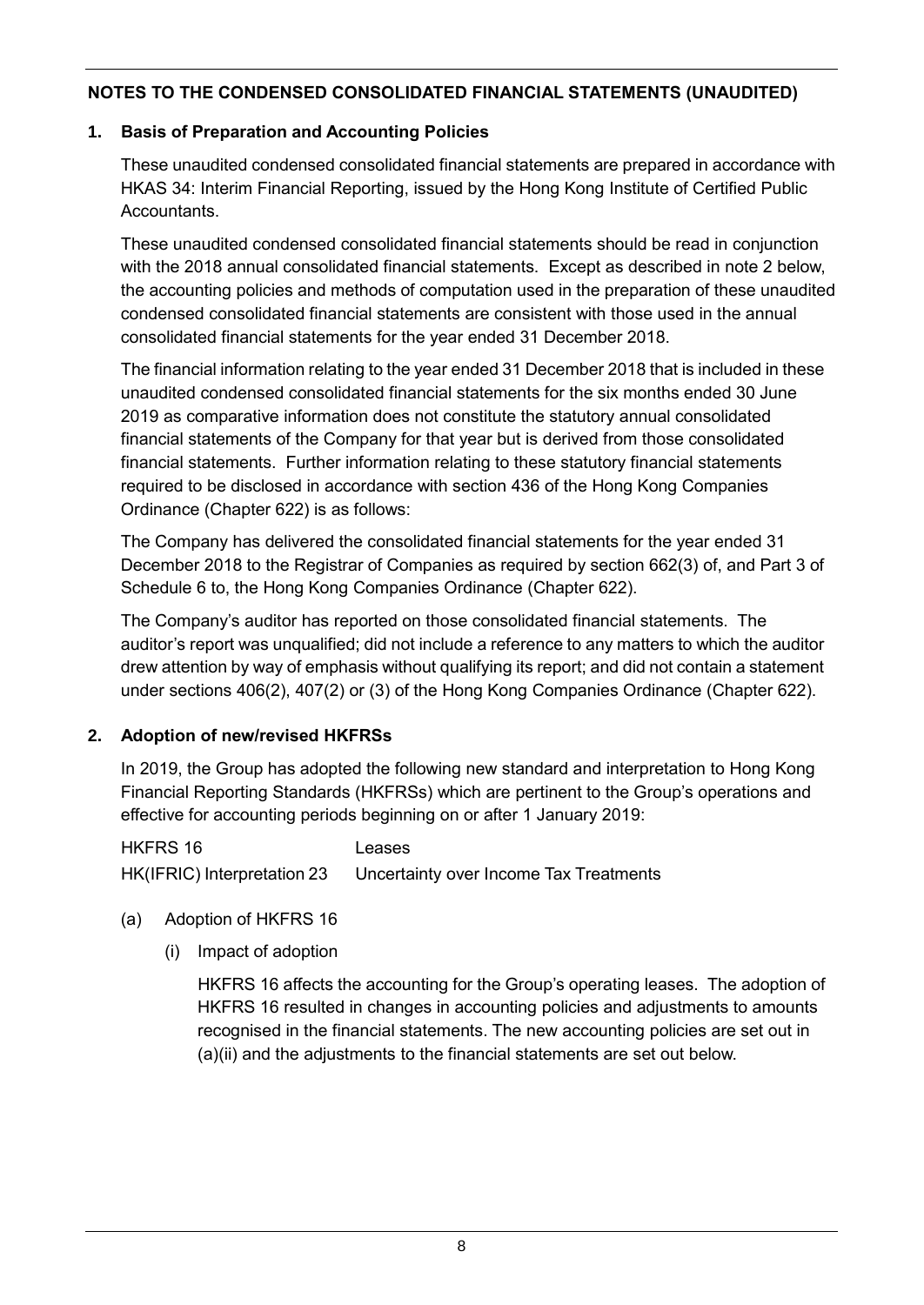## **2. Adoption of new/revised HKFRSs (continued)**

- (a) Adoption of HKFRS 16 (continued)
	- (i) Impact of adoption (continued)

Prior to the adoption of HKFRS 16, leases where substantially all the rewards and risks of ownership of assets remained with the lessor were accounted for as operating leases. Operating lease rentals were recognised under operating expenses in the condensed consolidated income statement on a straight-line basis over the lease term. Commitments under operating leases for future periods were not recognised as liabilities.

Upon adoption of HKFRS 16, the majority of operating leases (except for short-term leases with lease terms of less than 12 months) are recognised in the condensed consolidated statement of financial position as lease liabilities and right-of-use assets (see note (a)(ii) below).

The Group has applied HKFRS 16 from 1 January 2019. As permitted by the transitional provision of HKFRS 16, comparatives for 2018 were not restated. The Group has used the following practical expedients permitted by the standard:

- the use of a single discount rate to a portfolio of leases with reasonably similar characteristics;
- the accounting for operating leases with a remaining lease term of less than 12 months as at 1 January 2019 as short-term leases;
- the exclusion of initial direct costs for the measurement of the right-of-use asset at the date of initial application; and
- the use of hindsight in determining the lease term where the contract contains options to extend or terminate the lease.

At initial application, right-of-use assets were measured at their carrying amounts as if HKFRS 16 had always been applied since the commencement date of the leases, discounted at the lessee's incremental borrowing rate at the date of initial application.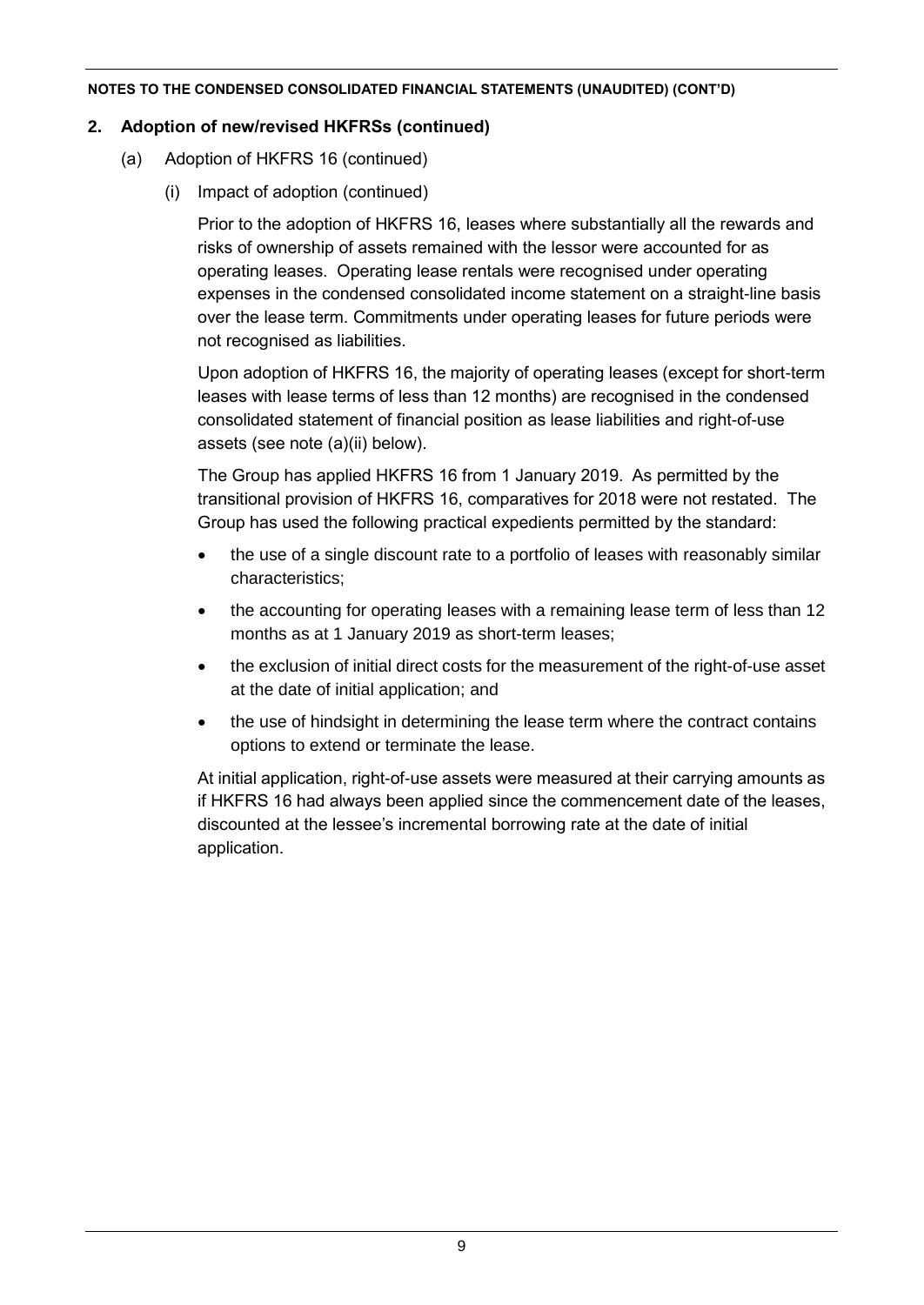## **2. Adoption of new/revised HKFRSs (continued)**

- (a) Adoption of HKFRS 16 (continued)
	- (i) Impact of adoption (continued)

The following table shows the adjustments recognised for each individual line item in the opening condensed consolidated statement of financial position on 1 January 2019. Line items that were not affected by the changes have not been included, and therefore the line items disclosed do not add up to the sub-totals and totals below.

| <b>Condensed consolidated</b><br>statement of financial position<br>(extracts) | 31 Dec 2018<br>As originally<br>presented<br>\$m | Impact from<br>adoption of<br>HKFRS 16<br>\$m | 1 Jan 2019<br><b>Restated</b><br>\$m |
|--------------------------------------------------------------------------------|--------------------------------------------------|-----------------------------------------------|--------------------------------------|
| <b>Non-current assets</b>                                                      |                                                  |                                               |                                      |
| <b>Fixed assets</b>                                                            | 1,625                                            | (36)                                          | 1,589                                |
| Right-of-use assets                                                            |                                                  | 2,455                                         | 2,455                                |
| <b>Total assets</b>                                                            | 255,948                                          | 2,419                                         | 258,367                              |
| <b>Current liabilities</b>                                                     |                                                  |                                               |                                      |
| Lease liabilities                                                              |                                                  | 235                                           | 235                                  |
| Accounts payable, accruals and other<br>liabilities                            | 18,316                                           | (32)                                          | 18,284                               |
| <b>Non-current liabilities</b>                                                 |                                                  |                                               |                                      |
| Lease liabilities                                                              |                                                  | 2,277                                         | 2,277                                |
| Accounts payable, accruals and other<br>liabilities                            | 53                                               | (53)                                          |                                      |
| <b>Total liabilities</b>                                                       | 215,045                                          | 2,427                                         | 217,472                              |
| <b>Equity</b>                                                                  |                                                  |                                               |                                      |
| Retained earnings                                                              | 13,379                                           | (8)                                           | 13,371                               |
| <b>Equity attributable to shareholders</b><br>of HKEX                          | 40,729                                           | (8)                                           | 40,721                               |
| <b>Total equity</b>                                                            | 40,903                                           | (8)                                           | 40,895                               |
| <b>Total liabilities and equity</b>                                            | 255,948                                          | 2,419                                         | 258,367                              |
| <b>Net current assets</b>                                                      | 22,202                                           | (203)                                         | 21,999                               |

Note: The Group recognised right-of-use assets of \$2,419 million and current and non-current lease liabilities amounting to \$235 million and \$2,277 million respectively, and de-recognised provision for lease incentives included under current and non-current liabilities of \$32 million and \$53 million respectively, with the net difference of \$8 million being recognised as a reduction in retained earnings. In addition, reinstatement costs of \$36 million, which were previously included under fixed assets, were reclassified to right-of-use assets.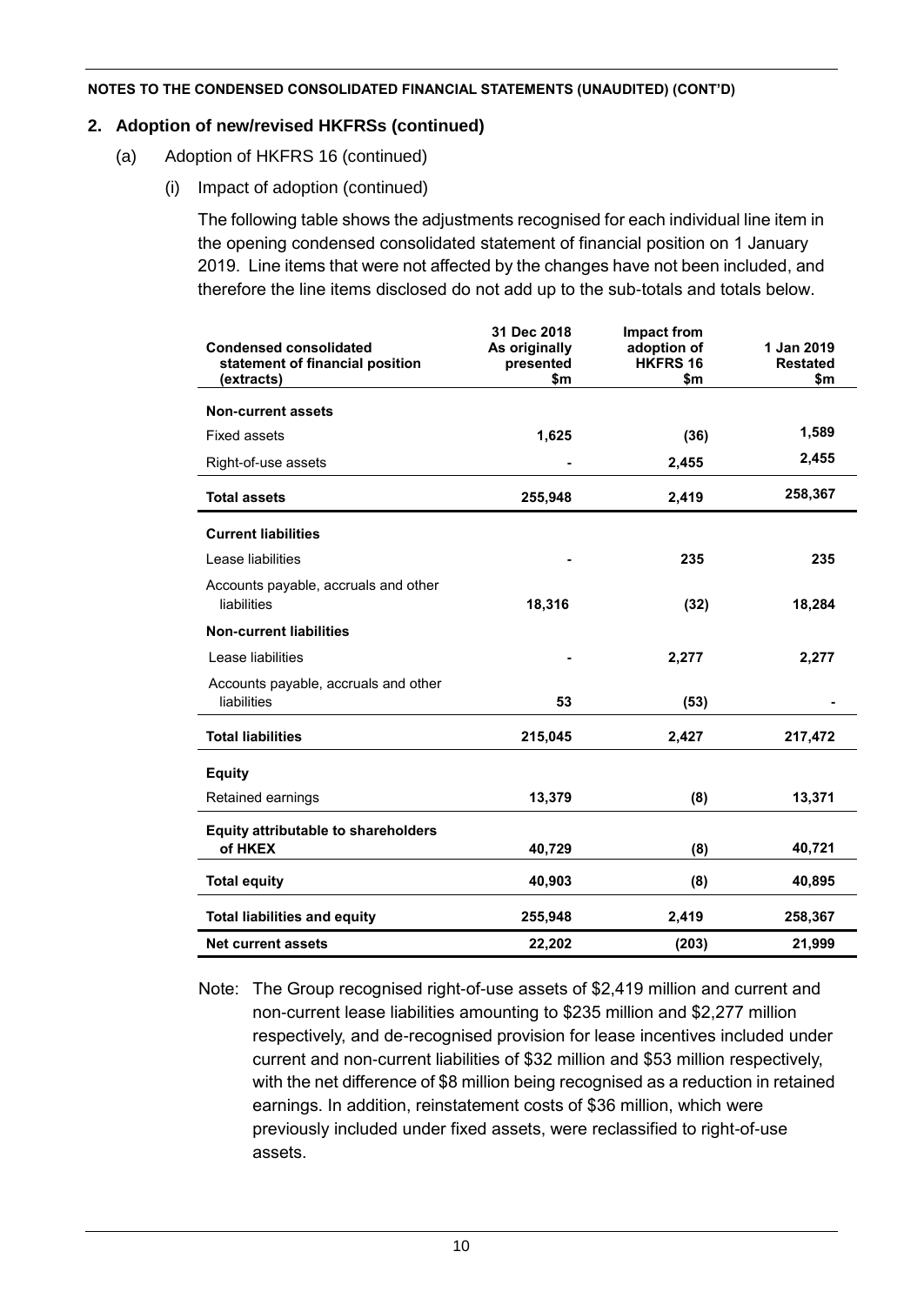## **2. Adoption of new/revised HKFRSs (continued)**

- (a) Adoption of HKFRS 16 (continued)
	- (i) Impact of adoption (continued)

The following table shows the reconciliation from operating lease commitments disclosed under HKAS 17: Leases as at 31 December 2018 to lease liabilities upon adoption of HKFRS 16 as at 1 January 2019.

|                                                                         | \$m   |
|-------------------------------------------------------------------------|-------|
| Operating lease commitments disclosed under HKAS 17 as at 31 Dec 2018   | 3,240 |
| Discount arising from conversion into present value by discounting cash |       |
| flows using the Group's incremental borrowing rate at 1 Jan 2019        |       |
| (weighted average of 3.42%)                                             | (534) |
| Less: short-term leases recognised on a straight-line basis as expenses | (18)  |
| Less: contracts not classified as leases under HKFRS 16                 | (176) |
| Lease liabilities recognised as at 1 Jan 2019                           | 2,512 |
| Current lease liabilities                                               | 235   |
| Non-current lease liabilities                                           | 2,277 |
|                                                                         | 2.512 |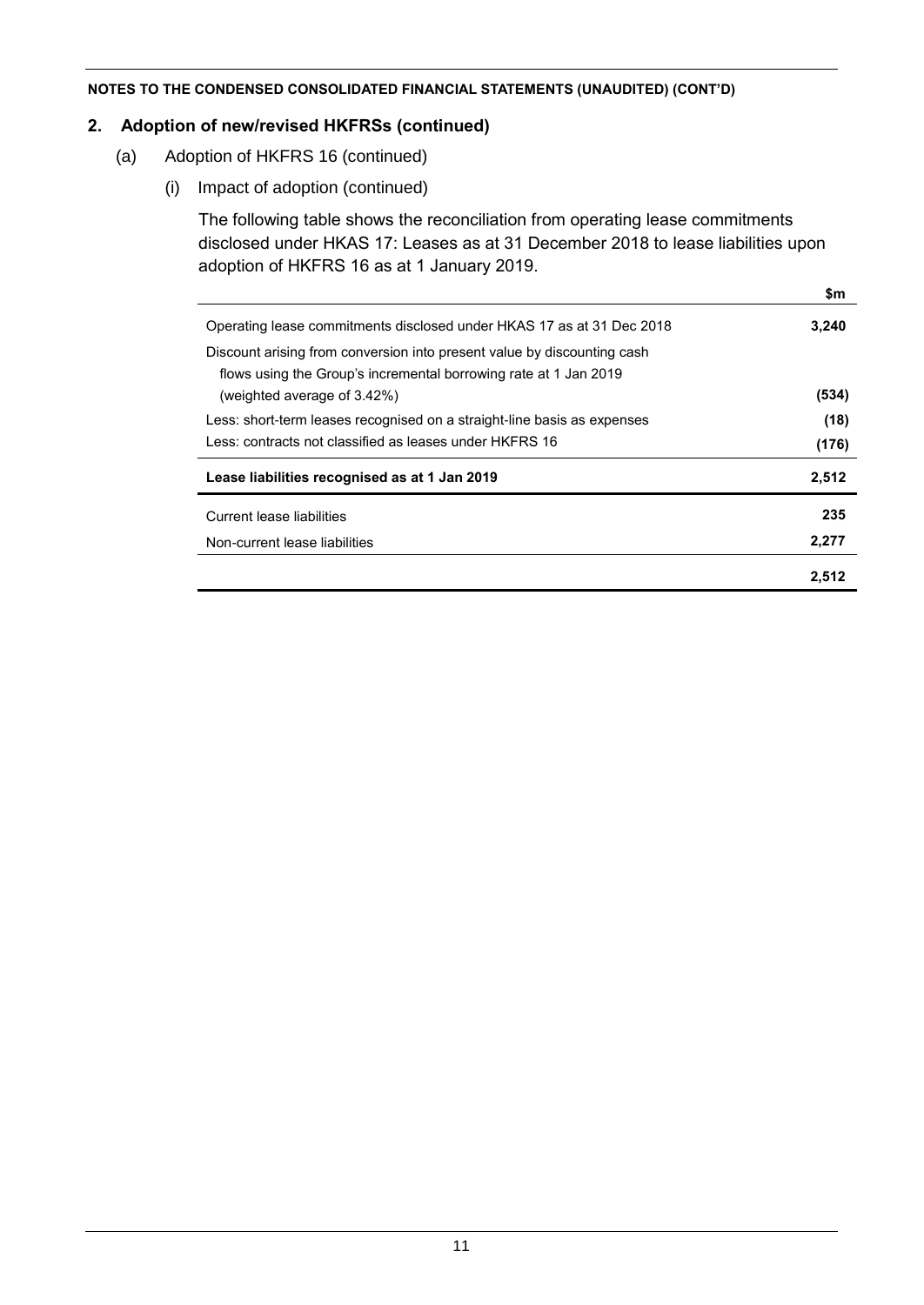## **2. Adoption of new/revised HKFRSs (continued)**

- (a) Adoption of HKFRS 16 (continued)
	- (i) Impact of adoption (continued)

The following tables show the impact on each individual line item of the condensed consolidated income statement and the condensed consolidated statement of cash flows for the six months ended 30 June 2019, and the condensed consolidated statement of financial position as of 30 June 2019 following the adoption of HKFRS 16. Line items that were not affected by the changes have not been included, and therefore the line items disclosed do not add up to the subtotals and totals below.

|                                                              | Six months ended 30 Jun 2019                           |                                                      |                       |  |  |  |  |
|--------------------------------------------------------------|--------------------------------------------------------|------------------------------------------------------|-----------------------|--|--|--|--|
| <b>Condensed consolidated income</b><br>statement (extracts) | <b>Before</b><br>adoption of<br><b>HKFRS 16</b><br>\$m | Impact from<br>adoption of<br><b>HKFRS 16</b><br>\$m | As<br>reported<br>\$m |  |  |  |  |
| <b>OPERATING EXPENSES</b>                                    |                                                        |                                                      |                       |  |  |  |  |
| Information technology and computer<br>maintenance expenses  | (282)                                                  | 4                                                    | (278)                 |  |  |  |  |
| Premises expenses                                            | (210)                                                  | 146                                                  | (64)                  |  |  |  |  |
| Other operating expenses                                     | (220)                                                  | 3                                                    | (217)                 |  |  |  |  |
| <b>EBITDA</b>                                                | 6,472                                                  | 153                                                  | 6,625                 |  |  |  |  |
| Depreciation and amortisation                                | (364)                                                  | (131)                                                | (495)                 |  |  |  |  |
| <b>OPERATING PROFIT</b>                                      | 6,108                                                  | 22                                                   | 6,130                 |  |  |  |  |
| Finance costs                                                | (42)                                                   | (44)                                                 | (86)                  |  |  |  |  |
| PROFIT BEFORE TAXATION                                       | 6,072                                                  | (22)                                                 | 6,050                 |  |  |  |  |
| <b>TAXATION</b>                                              | (847)                                                  |                                                      | (847)                 |  |  |  |  |
| <b>PROFIT FOR THE PERIOD</b>                                 | 5,225                                                  | (22)                                                 | 5,203                 |  |  |  |  |
| <b>PROFIT ATTRIBUTABLE TO</b><br><b>SHAREHOLDERS OF HKEX</b> | 5,227                                                  | (22)                                                 | 5,205                 |  |  |  |  |
| Basic earnings per share (\$)                                | 4.18                                                   | (0.02)                                               | 4.16                  |  |  |  |  |

|                                                                        | Six months ended 30 Jun 2019                           |                                                      |                        |  |  |  |  |
|------------------------------------------------------------------------|--------------------------------------------------------|------------------------------------------------------|------------------------|--|--|--|--|
| <b>Condensed consolidated</b><br>statement of cash flows<br>(extracts) | <b>Before</b><br>adoption of<br><b>HKFRS 16</b><br>\$m | Impact from<br>adoption of<br><b>HKFRS 16</b><br>\$m | As.<br>reported<br>\$m |  |  |  |  |
| Net cash inflow from operating activities                              | 3.925                                                  | 159                                                  | 4,084                  |  |  |  |  |
| Net cash outflow from financing<br>activities                          | (2,668)                                                | (159)                                                | (2,827)                |  |  |  |  |
| Net decrease in cash and cash<br>equivalents                           | (2,271)                                                |                                                      | (2,271)                |  |  |  |  |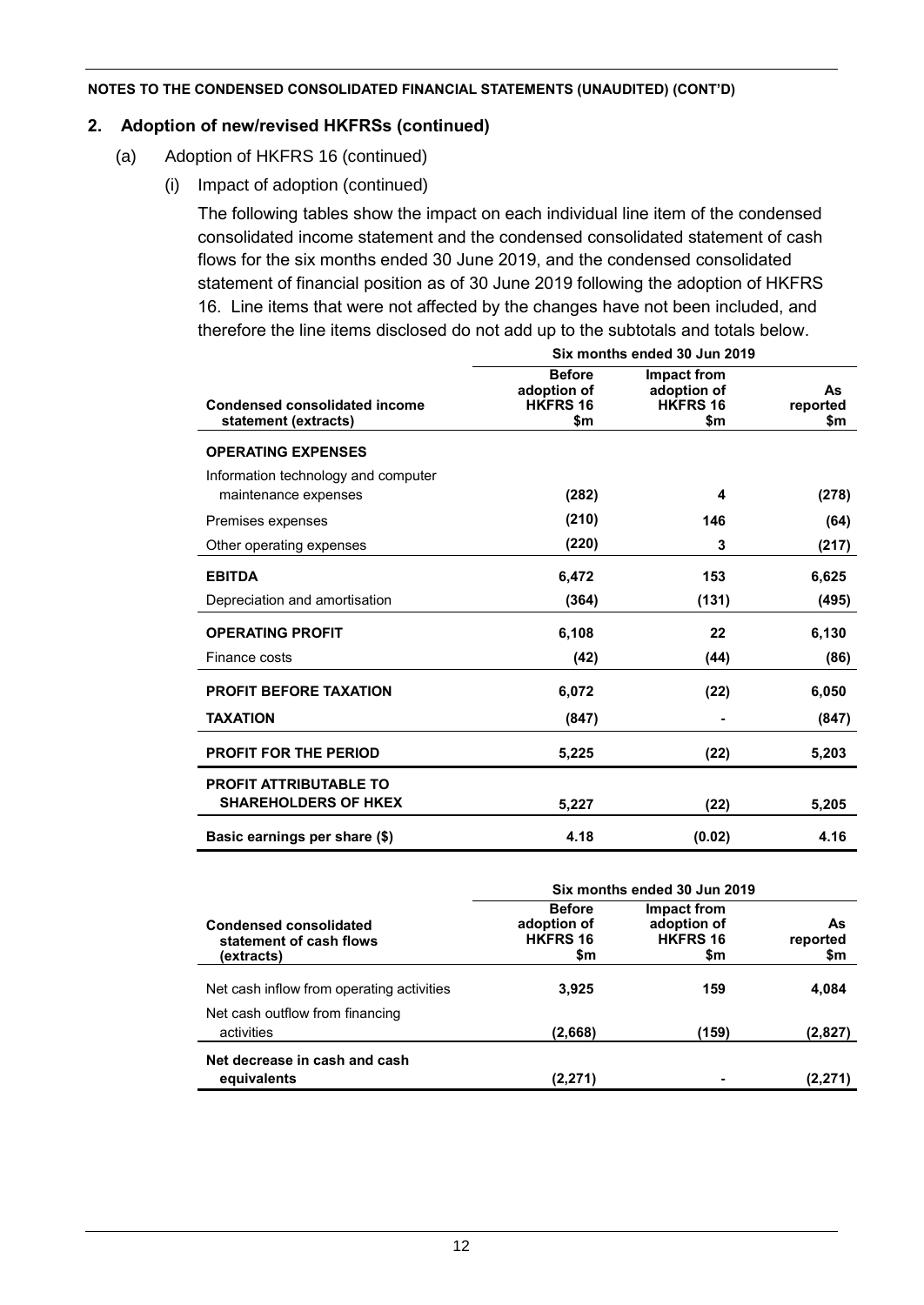## **2. Adoption of new/revised HKFRSs (continued)**

- (a) Adoption of HKFRS 16 (continued)
	- (i) Impact of adoption (continued)

|                                                                                | At 30 Jun 2019                                  |                                                      |                       |  |  |  |  |
|--------------------------------------------------------------------------------|-------------------------------------------------|------------------------------------------------------|-----------------------|--|--|--|--|
| <b>Condensed consolidated</b><br>statement of financial position<br>(extracts) | <b>Before</b><br>adoption of<br>HKFRS 16<br>\$m | <b>Impact from</b><br>adoption of<br>HKFRS 16<br>\$m | As<br>reported<br>\$m |  |  |  |  |
| <b>Non-current assets</b>                                                      |                                                 |                                                      |                       |  |  |  |  |
| <b>Fixed assets</b>                                                            | 1,563                                           | (51)                                                 | 1,512                 |  |  |  |  |
| Right-of-use assets                                                            |                                                 | 2,328                                                | 2,328                 |  |  |  |  |
| <b>Total assets</b>                                                            | 243,276                                         | 2,277                                                | 245,553               |  |  |  |  |
| <b>Current liabilities</b>                                                     |                                                 |                                                      |                       |  |  |  |  |
| Lease liabilities                                                              |                                                 | 163                                                  | 163                   |  |  |  |  |
| Accounts payable, accruals and other<br>liabilities                            | 9,110                                           | (29)                                                 | 9,081                 |  |  |  |  |
| <b>Non-current liabilities</b>                                                 |                                                 |                                                      |                       |  |  |  |  |
| Lease liabilities                                                              |                                                 | 2,223                                                | 2,223                 |  |  |  |  |
| Accounts payable, accruals and other<br>liabilities                            | 50                                              | (50)                                                 |                       |  |  |  |  |
| <b>Total liabilities</b>                                                       | 198,813                                         | 2,307                                                | 201,120               |  |  |  |  |
| <b>Equity</b>                                                                  |                                                 |                                                      |                       |  |  |  |  |
| Retained earnings                                                              | 14,760                                          | (30)                                                 | 14,730                |  |  |  |  |
| <b>Equity attributable to shareholders</b><br>of HKEX                          | 44,150                                          | (30)                                                 | 44,120                |  |  |  |  |
| <b>Total equity</b>                                                            | 44,463                                          | (30)                                                 | 44,433                |  |  |  |  |
| <b>Total liabilities and equity</b>                                            | 243,276                                         | 2,277                                                | 245,553               |  |  |  |  |
| Net current assets                                                             | 25,598                                          | (134)                                                | 25,464                |  |  |  |  |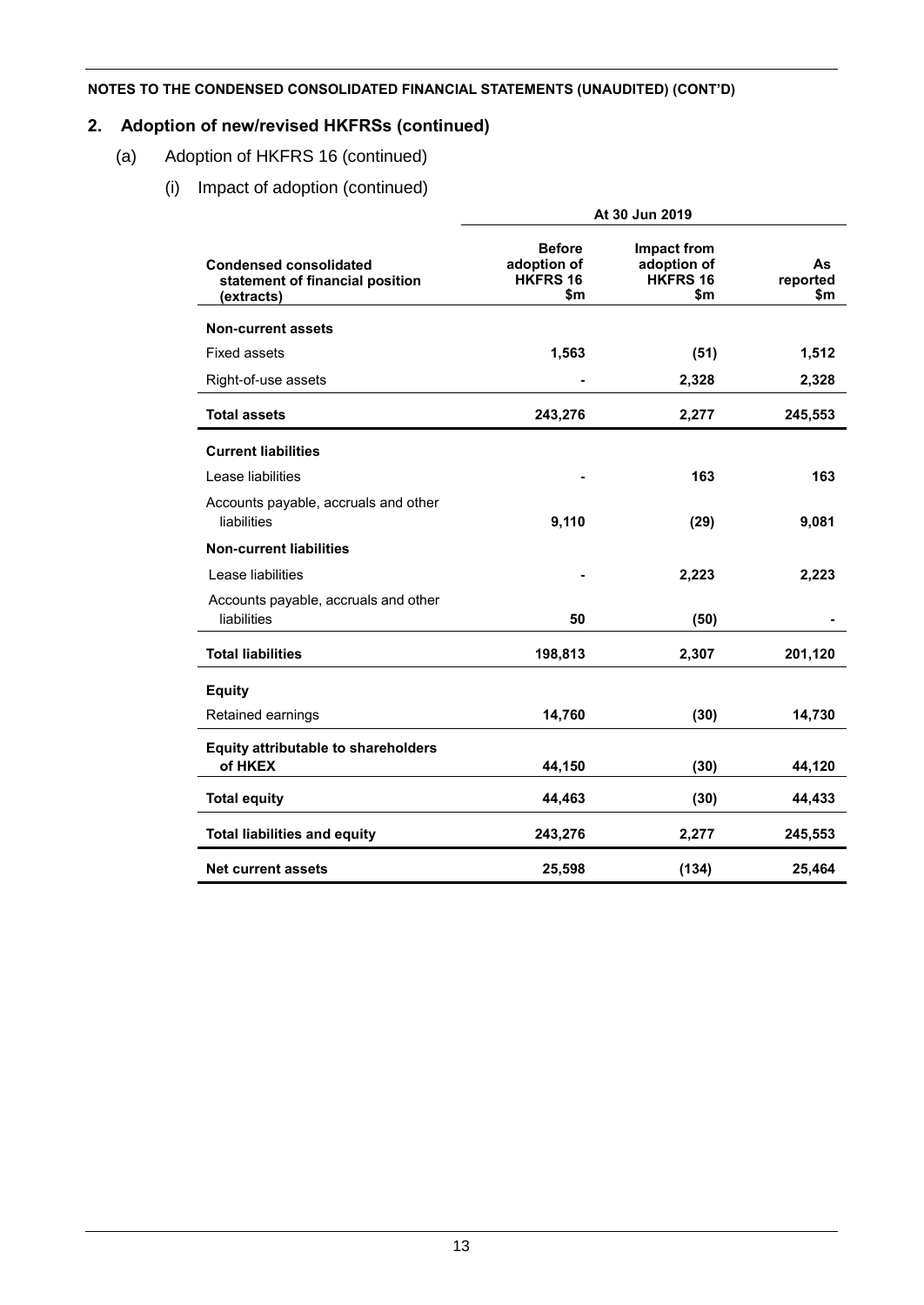## **2. Adoption of new/revised HKFRSs (continued)**

- (a) Adoption of HKFRS 16 (continued)
	- (ii) Accounting policies applied from 1 January 2019

A contract is, or contains, a lease if the contract conveys a right to control the use of an identified asset for a period of time in exchange for consideration.

The Group recognises a right-of-use asset and a lease liability at the lease commencement date. The right-of-use asset is initially measured at cost (which comprises the initial measurement of lease liabilities, initial direct costs, reinstatement costs, any payments made at or before the commencement date less any lease incentives received), and subsequently at cost less any accumulated depreciation and impairment losses. The right-of-use asset is depreciated over the shorter of the asset's useful life and the lease term on a straight-line basis.

The lease liability is initially measured at the present value of the lease payments that are not paid at the commencement date, discounted using the interest rate implicit in the lease or, if that rate cannot be readily determined, the lessee's incremental borrowing rate is used. Generally, the Group uses its incremental borrowing rate as the discount rate. The lease liability is subsequently increased by the interest cost on the lease liability and decreased by lease payments made.

The Group has applied judgement to determine the lease term for some lease contracts in which it is a lessee that include renewal options. The assessment of whether the Group is reasonably certain to exercise such options impacts the lease term, which significantly affects the amount of lease liabilities and right-of-use assets recognised.

Payments associated with short-term leases (ie, leases with a lease term of 12 months or less) and low value leases are recognised on a straight-line basis as an expense in the condensed consolidated income statement.

## (b) Adoption of HK(IFRIC) Interpretation 23

The Interpretation clarifies how to apply the recognition and measurement requirements in HKAS 12: Income Taxes when there is uncertainty over income tax treatments. The adoption did not have any financial impact on the Group.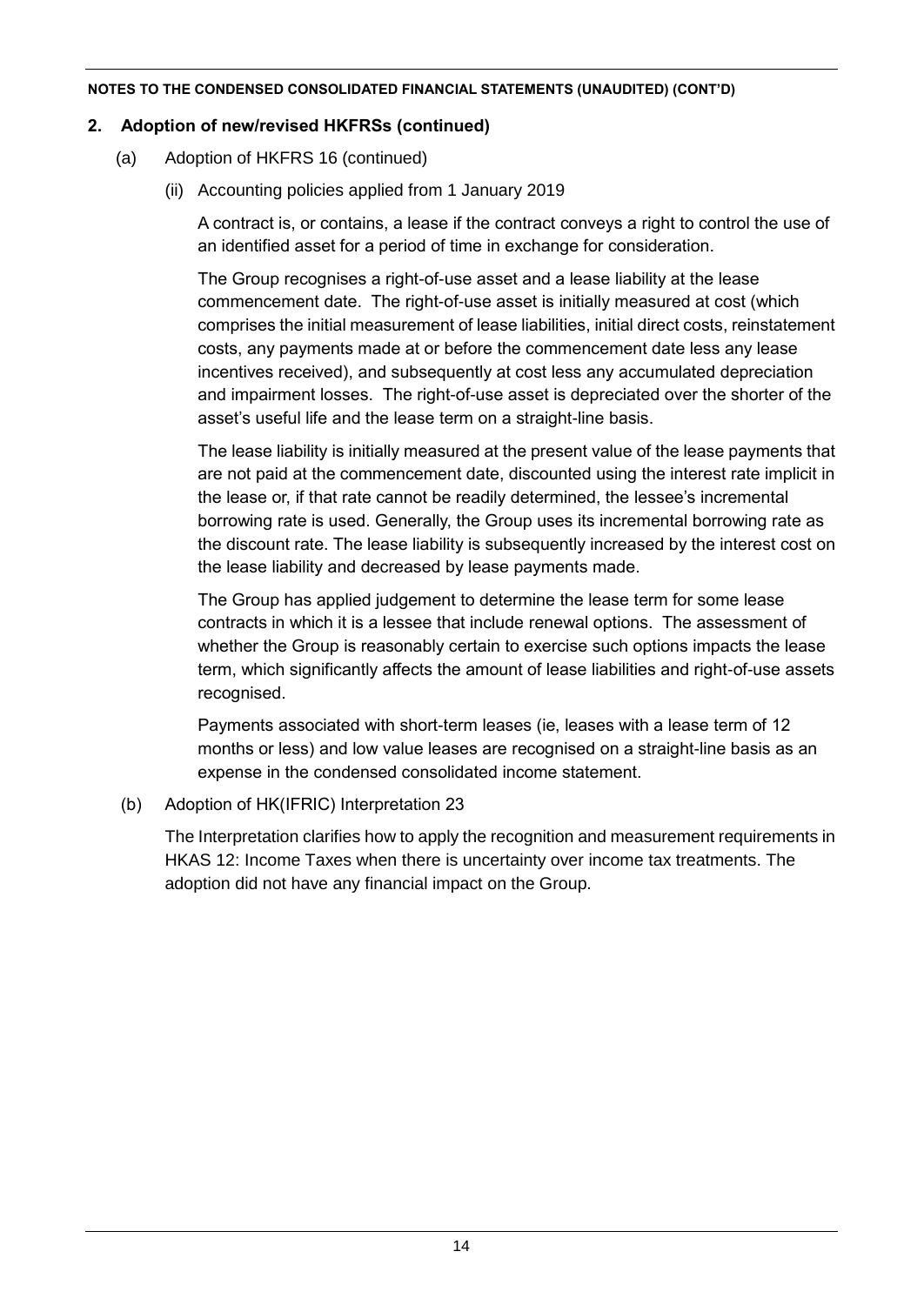## **3. Operating Segments**

The Group determines its operating segments based on the internal management reports that are used to make strategic decisions reviewed by the chief operating decision-maker.

The Group has five reportable segments ("Corporate Items" is not a reportable segment). The segments are managed separately as each segment offers different products and services and requires different information technology systems and marketing strategies.

To optimise resources to successfully deliver the initiatives set out in the Group's Strategic Plan 2019-2021, the Group's operating segments have been reorganised. As a result, since April 2019, the "Clearing segment" has been renamed the "Post Trade segment", and the "Platform and Infrastructure segment" has been renamed the "Technology segment".

The operations in each of the Group's reportable segments are as follows:

The **Cash** segment covers all equity products traded on the Cash Market platforms, the Shanghai Stock Exchange and the Shenzhen Stock Exchange through Shanghai-Hong Kong Stock Connect and Shenzhen-Hong Kong Stock Connect (Stock Connect), sales of market data relating to these products and other related activities. The major sources of revenue of the segment are trading fees, trading tariffs, listing fees of equity products and market data fees.

The **Equity and Financial Derivatives** segment refers to derivatives products traded on The Stock Exchange of Hong Kong Limited (Stock Exchange) and Hong Kong Futures Exchange Limited (Futures Exchange) and other related activities. These include the provision and maintenance of trading platforms for a range of equity and financial derivatives products, such as stock and equity index futures and options, derivative warrants (DWs), callable bull/bear contracts (CBBCs) and warrants, and sales of related market data. The major sources of revenue are trading fees, trading tariffs, listing fees of derivatives products and market data fees.

The **Commodities** segment refers to the operations of The London Metal Exchange (LME), which operates an exchange in the UK for the trading of base, ferrous, and precious metals futures and options contracts, and the operations of Qianhai Mercantile Exchange Co., Ltd. (QME), the commodity trading platform in the Mainland. It also covers the Asia Commodities contracts and gold and iron ore futures contracts traded on the Futures Exchange. The major sources of revenue of the segment are trading fees of commodity products, commodity market data fees and fees from ancillary operations.

The **Post Trade** segment refers to the operations of the five clearing houses, namely Hong Kong Securities Clearing Company Limited (HKSCC), The SEHK Options Clearing House Limited (SEOCH), HKFE Clearing Corporation Limited (HKCC), OTC Clearing Hong Kong Limited (OTC Clear) and LME Clear Limited (LME Clear), which are responsible for clearing, settlement and custodian activities of the exchanges of the Group and Northbound trades under Stock Connect, and clearing and settlement of over-the-counter derivatives contracts. Its principal sources of revenue are derived from providing clearing, settlement, depository, custody and nominee services and net investment income earned on the Margin Funds and Clearing House Funds.

The **Technology** segment refers to all services in connection with providing users with access to the platform and infrastructure of the Group. It also includes the services provided by the Group's newly acquired subsidiary, Shenzhen Ronghui Tongjin Technology Co. Ltd. (note 23). Its major sources of revenue are network, terminal user, dataline and software sub-license fees and hosting services fees.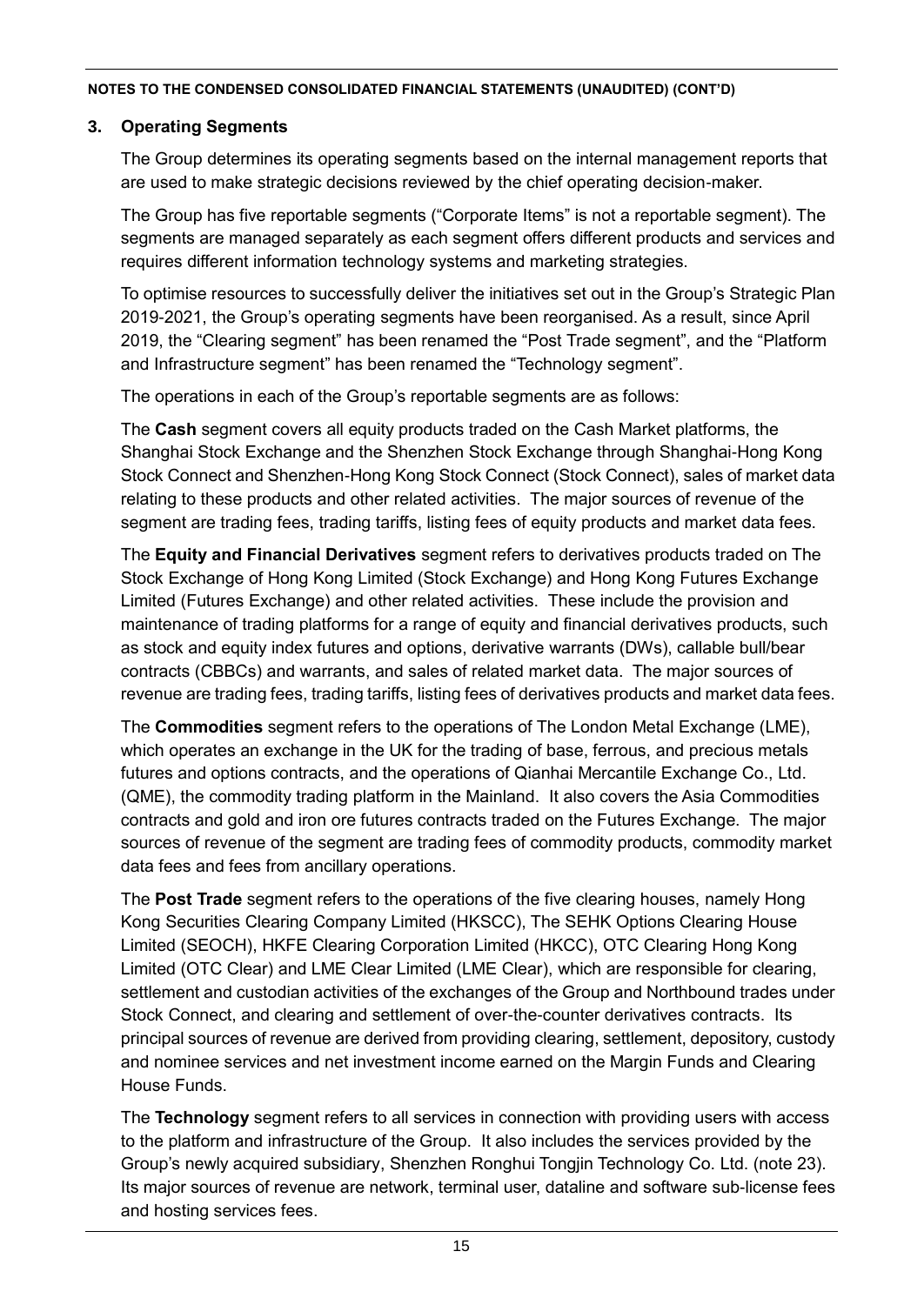#### **3. Operating Segments (continued)**

Central income (including net investment income of Corporate Funds) and central costs (costs of central support functions that provide services to all operating segments and other costs not directly related to any operating segment) are included as "Corporate Items".

The chief operating decision-maker assesses the performance of the operating segments principally based on their EBITDA.

An analysis by operating segment of the Group's EBITDA, profit before taxation and analysis for revenue by timing of revenue recognition for the period is set out as follows:

|                                              | Six months ended 30 Jun 2019 |                                       |                    |                   |                   |              |          |  |  |
|----------------------------------------------|------------------------------|---------------------------------------|--------------------|-------------------|-------------------|--------------|----------|--|--|
|                                              |                              | <b>Equity and</b><br><b>Financial</b> |                    |                   |                   | Corporate    |          |  |  |
|                                              | Cash                         | <b>Derivatives</b>                    | <b>Commodities</b> | <b>Post Trade</b> | <b>Technology</b> | <b>Items</b> | Group    |  |  |
|                                              | \$m                          | \$m                                   | \$m                | \$m               | \$m               | \$m          | \$m      |  |  |
| Timing of revenue recognition:               |                              |                                       |                    |                   |                   |              |          |  |  |
| Point in time                                | 1,128                        | 1,144                                 | 556                | 2,302             | 34                | 5            | 5,169    |  |  |
| Over time                                    | 735                          | 487                                   | 138                | 182               | 339               | 5            | 1,886    |  |  |
| Revenue from external customers              | 1,863                        | 1,631                                 | 694                | 2,484             | 373               | 10           | 7,055    |  |  |
| Net investment income                        |                              |                                       |                    | 774               | $\blacksquare$    | 745          | 1,519    |  |  |
| Sundry income                                |                              |                                       |                    | 4                 |                   |              | 4        |  |  |
| Revenue and other income                     | 1,863                        | 1,631                                 | 694                | 3,262             | 373               | 755          | 8,578    |  |  |
| Operating expenses                           | (302)                        | (291)                                 | (324)              | (420)             | (102)             | (514)        | (1, 953) |  |  |
| Reportable segment EBITDA                    | 1,561                        | 1,340                                 | 370                | 2,842             | 271               | 241          | 6,625    |  |  |
| Depreciation and amortisation                | (64)                         | (48)                                  | (158)              | (120)             | (19)              | (86)         | (495)    |  |  |
| Finance costs                                | (8)                          | (6)                                   | (4)                | (39)              | (1)               | (28)         | (86)     |  |  |
| Share of profits less losses of joint        |                              |                                       |                    |                   |                   |              |          |  |  |
| ventures                                     | 9                            | (3)                                   | $\blacksquare$     | $\blacksquare$    | $\blacksquare$    |              | 6        |  |  |
|                                              |                              |                                       |                    |                   |                   |              |          |  |  |
| Reportable segment profit before<br>taxation | 1,498                        | 1,283                                 | 208                | 2,683             | 251               | 127          | 6,050    |  |  |
|                                              |                              |                                       |                    |                   |                   |              |          |  |  |

|                                              | Six months ended 30 Jun 2018 |                         |             |            |            |           |          |  |  |
|----------------------------------------------|------------------------------|-------------------------|-------------|------------|------------|-----------|----------|--|--|
|                                              |                              | Equity and<br>Financial |             |            |            | Corporate |          |  |  |
|                                              | Cash                         | <b>Derivatives</b>      | Commodities | Post Trade | Technology | Items     | Group    |  |  |
|                                              | \$m                          | \$m                     | \$m         | \$m\$      | \$m        | \$m       | \$m\$    |  |  |
| Timing of revenue recognition:               |                              |                         |             |            |            |           |          |  |  |
| Point in time                                | 1,383                        | 1,225                   | 570         | 2,352      | 44         | 2         | 5,576    |  |  |
| Over time                                    | 716                          | 509                     | 136         | 159        | 283        | 6         | 1,809    |  |  |
| Revenue from external customers              | 2,099                        | 1,734                   | 706         | 2,511      | 327        | 8         | 7,385    |  |  |
| Net investment income                        |                              |                         |             | 622        |            | 173       | 795      |  |  |
| Sundry income                                |                              |                         |             | 7          |            | 7         | 14       |  |  |
| Revenue and other income                     | 2,099                        | 1,734                   | 706         | 3,140      | 327        | 188       | 8,194    |  |  |
| Operating expenses                           | (282)                        | (280)                   | (354)       | (400)      | (75)       | (527)     | (1, 918) |  |  |
| Reportable segment EBITDA                    | 1,817                        | 1,454                   | 352         | 2,740      | 252        | (339)     | 6,276    |  |  |
| Depreciation and amortisation                | (40)                         | (36)                    | (147)       | (101)      | (18)       | (36)      | (378)    |  |  |
| Finance costs                                |                              |                         |             | (16)       |            | (39)      | (55)     |  |  |
| Share of profits less losses of joint        |                              |                         |             |            |            |           |          |  |  |
| ventures                                     | 8                            | (4)                     |             |            |            |           | 4        |  |  |
|                                              |                              |                         |             |            |            |           |          |  |  |
| Reportable segment profit before<br>taxation | 1,785                        | 1,414                   | 205         | 2,623      | 234        | (414)     | 5,847    |  |  |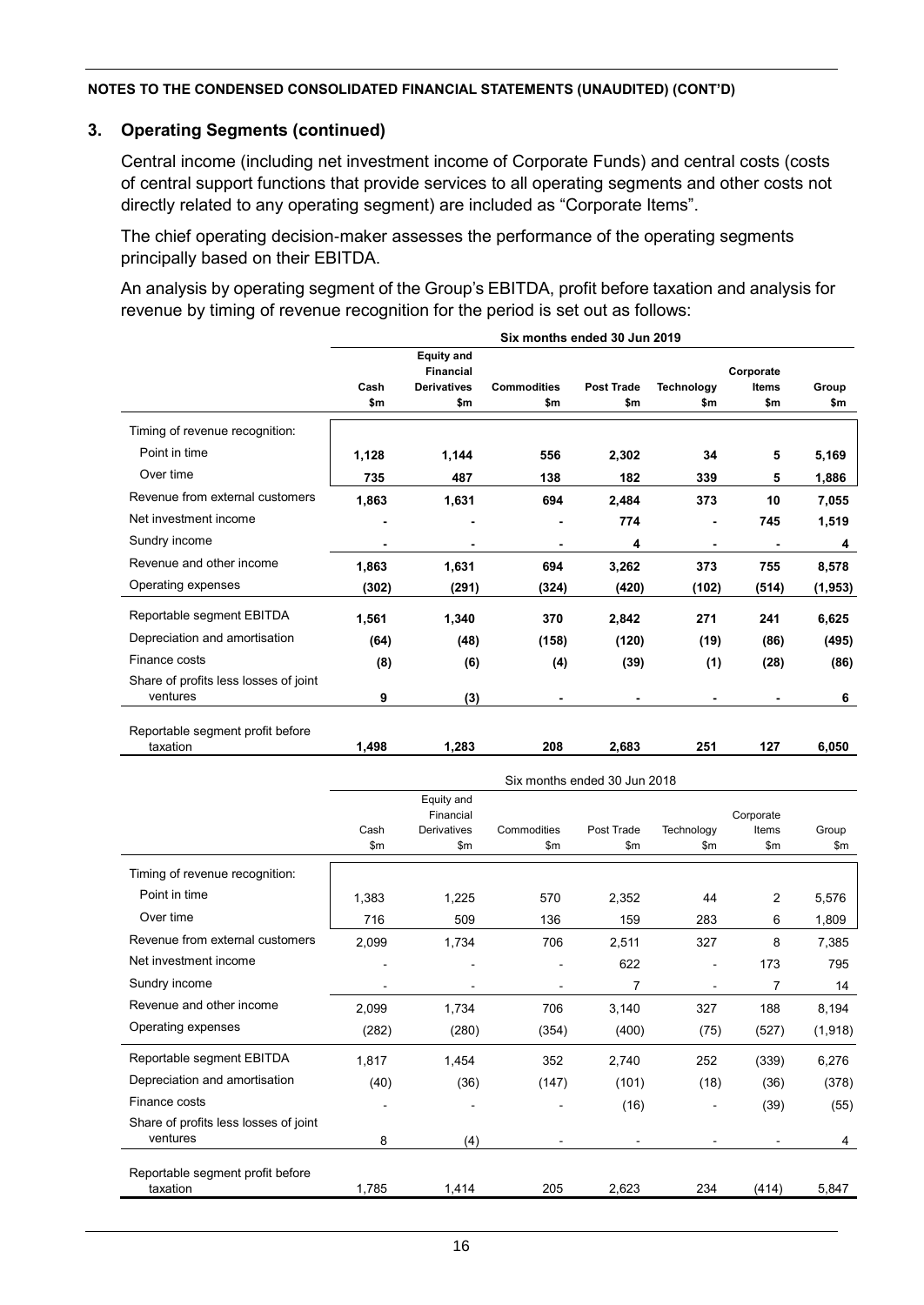## **4. Trading Fees and Trading Tariffs**

|                                                                                        | Six months<br>ended<br>30 Jun 2019<br>\$m | Six months<br>ended<br>30 Jun 2018<br>\$m |
|----------------------------------------------------------------------------------------|-------------------------------------------|-------------------------------------------|
| Equity securities traded on the Stock Exchange and through Stock Connect               | 1,094                                     | 1,359                                     |
| DWs, CBBCs and warrants traded on the Stock Exchange                                   | 358                                       | 417                                       |
| Futures and options contracts traded on the Stock Exchange and<br>the Futures Exchange | 976                                       | 1.008                                     |
| Base, ferrous, and precious metals futures and options contracts<br>traded on the LME  | 512                                       | 550                                       |
|                                                                                        | 2,940                                     | 3,334                                     |

## **5. Net Investment Income**

|                                                                            | Six months           | Six months           |
|----------------------------------------------------------------------------|----------------------|----------------------|
|                                                                            | ended<br>30 Jun 2019 | ended<br>30 Jun 2018 |
|                                                                            | \$m                  | \$m                  |
|                                                                            |                      |                      |
| Gross interest income from financial assets measured at amortised cost     | 1,549                | 1,229                |
| Gross interest income from financial assets measured at fair value         |                      |                      |
| through other comprehensive income                                         | 52                   | 29                   |
| Interest rebates to Participants                                           | (623)                | (505)                |
| Net interest income                                                        | 978                  | 753                  |
| Net gains including interest income on financial assets mandatorily        |                      |                      |
| measured at fair value through profit or loss and financial liabilities at |                      |                      |
| fair value through profit or loss                                          | 535                  | 52                   |
| Others                                                                     | 6                    | (10)                 |
| Net investment income                                                      | 1,519                | 795                  |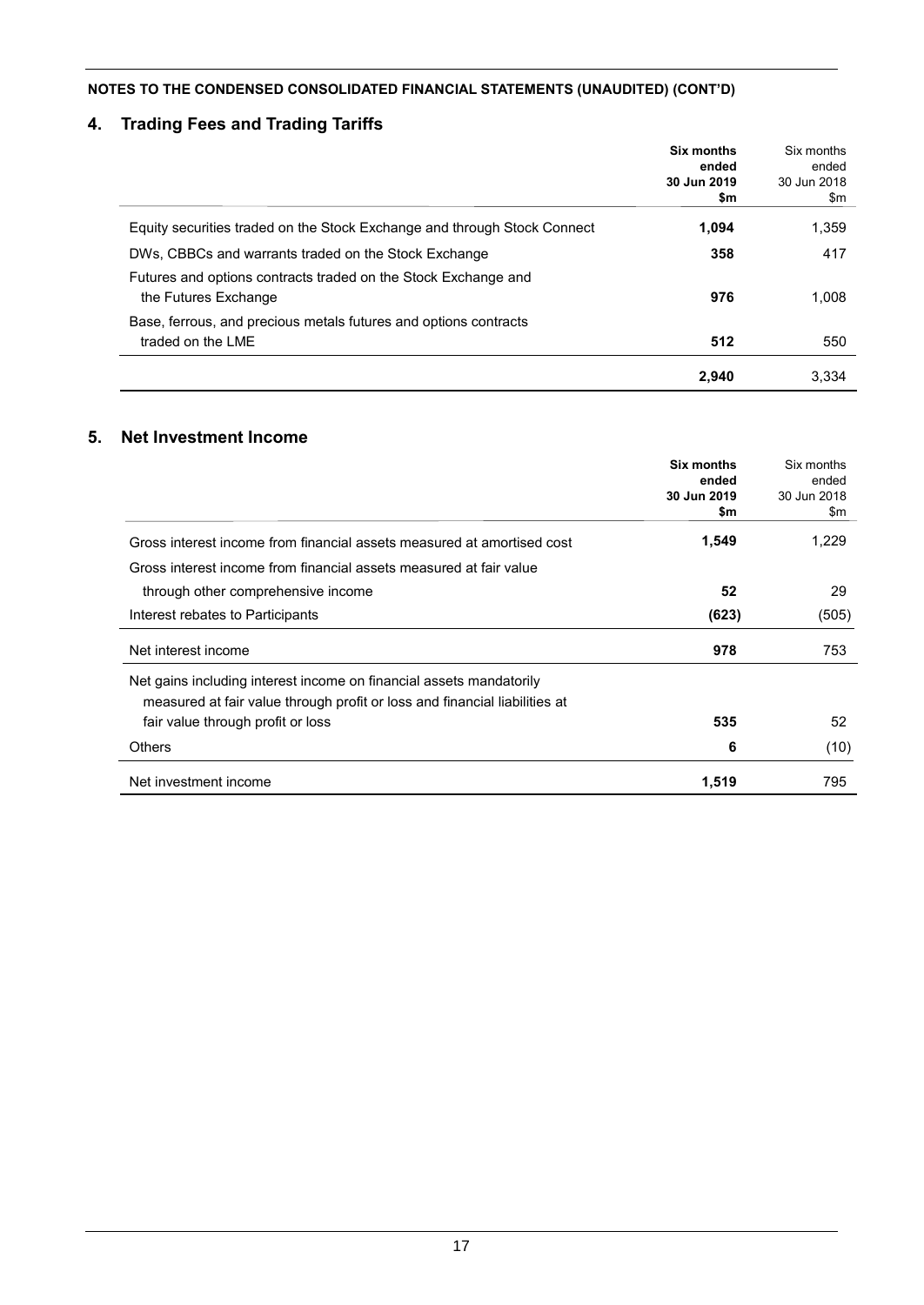### **6. Staff Costs and Related Expenses**

|                                                                | Six months<br>ended<br>30 Jun 2019<br>\$m | Six months<br>ended<br>30 Jun 2018<br>\$m |
|----------------------------------------------------------------|-------------------------------------------|-------------------------------------------|
| Salaries and other short-term employee benefits                | 1,124                                     | 1,012                                     |
| Employee share-based compensation benefits of HKEX Share Award |                                           |                                           |
| Scheme (Share Award Scheme)                                    | 115                                       | 101                                       |
| <b>Termination benefits</b>                                    | 3                                         | 14                                        |
| Retirement benefit costs (note (a))                            | 86                                        | 78                                        |
|                                                                | 1,328                                     | 1.205                                     |

(a) The Group has sponsored a defined contribution provident fund scheme (ORSO Plan) and a Mandatory Provident Fund scheme (MPF Scheme) for the benefits of its employees in Hong Kong. The Group has also sponsored a defined contribution pension scheme for all employees of LME and LME Clear (LME Pension Scheme), and has joined defined contribution retirement schemes arranged by local government labour and security authorities for employees of its PRC subsidiaries and representative office (PRC Retirement Schemes). The retirement benefit costs charged to the condensed consolidated income statement represent contributions paid and payable by the Group to the ORSO Plan, the MPF Scheme, the LME Pension Scheme, the PRC Retirement Schemes and related fees.

### **7. Finance Costs**

|                                                     | Six months<br>ended<br>30 Jun 2019<br>\$m | Six months<br>ended<br>30 Jun 2018<br>\$m |
|-----------------------------------------------------|-------------------------------------------|-------------------------------------------|
| Interest on borrowings                              | 4                                         | 27                                        |
| Interest on lease liabilities                       | 44                                        |                                           |
| Banking facility commitment fees                    | 25                                        | 21                                        |
| Negative interest on Euro and Japanese Yen deposits | 13                                        |                                           |
|                                                     | 86                                        | 55                                        |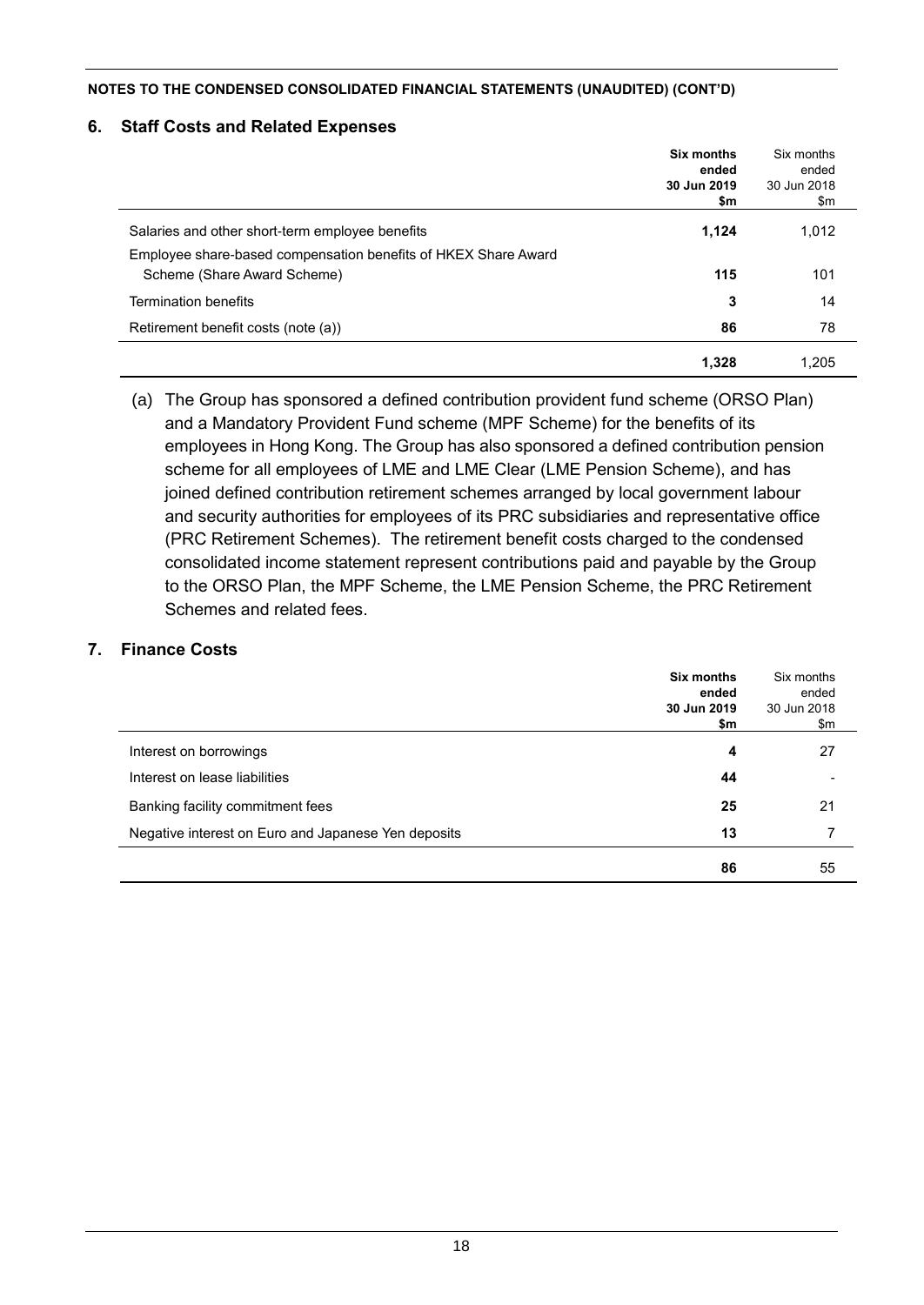## **8. Taxation**

Taxation charge/(credit) in the condensed consolidated income statement represents:

|                                     | <b>Six months</b><br>ended<br>30 Jun 2019<br>\$m | Six months<br>ended<br>30 Jun 2018<br>\$m |
|-------------------------------------|--------------------------------------------------|-------------------------------------------|
| Current tax - Hong Kong Profits Tax | 744                                              | 762                                       |
| Current tax - Overseas Tax          | 102                                              | 61                                        |
| Total current tax                   | 846                                              | 823                                       |
| Deferred tax                        | 1                                                | (1)                                       |
| Taxation charge                     | 847                                              | 822                                       |

(a) Hong Kong Profits Tax has been provided at the rate of 16.5 per cent (2018: 16.5 per cent) and overseas profits tax at the rates of taxation prevailing in the countries in which the Group operates, with the average corporation tax rate applicable to the subsidiaries in the UK being 19 per cent (2018: 19 per cent).

#### **9. Earnings Per Share**

The calculation of the basic and diluted earnings per share is as follows:

(a) Basic earnings per share

|                                                                                                 | Six months<br>ended<br>30 Jun 2019 | Six months<br>ended<br>30 Jun 2018 |
|-------------------------------------------------------------------------------------------------|------------------------------------|------------------------------------|
| Profit attributable to shareholders (\$m)                                                       | 5.205                              | 5.041                              |
| Weighted average number of shares in issue<br>less shares held for Share Award Scheme (in '000) | 1,250,719                          | 1,238,023                          |
| Basic earnings per share (\$)                                                                   | 4.16                               | 4.07                               |

#### (b) Diluted earnings per share

|                                                                                                          | Six months<br>ended<br>30 Jun 2019 | Six months<br>ended<br>30 Jun 2018 |
|----------------------------------------------------------------------------------------------------------|------------------------------------|------------------------------------|
| Profit attributable to shareholders (\$m)                                                                | 5.205                              | 5.041                              |
| Weighted average number of shares in issue<br>less shares held for Share Award Scheme (in '000)          | 1,250,719                          | 1,238,023                          |
| Effect of shares awarded under Share Award Scheme (in '000)                                              | 3,010                              | 2.872                              |
| Weighted average number of shares for the purpose<br>of calculating diluted earnings per share (in '000) | 1,253,729                          | 1.240.895                          |
| Diluted earnings per share (\$)                                                                          | 4.15                               | 4.06                               |

## **10. Dividends**

|                                                                        | <b>Six months</b><br>ended<br>30 Jun 2019<br>\$m | Six months<br>ended<br>30 Jun 2018<br>\$m |
|------------------------------------------------------------------------|--------------------------------------------------|-------------------------------------------|
| Interim dividend declared of \$3.72 (2018: \$3.64) per share at 30 Jun | 4.680                                            | 4,538                                     |
| Less: Dividend for shares held by Share Award Scheme at 30 Jun         | (12)                                             | (11)                                      |
|                                                                        | 4.668                                            | 4.527                                     |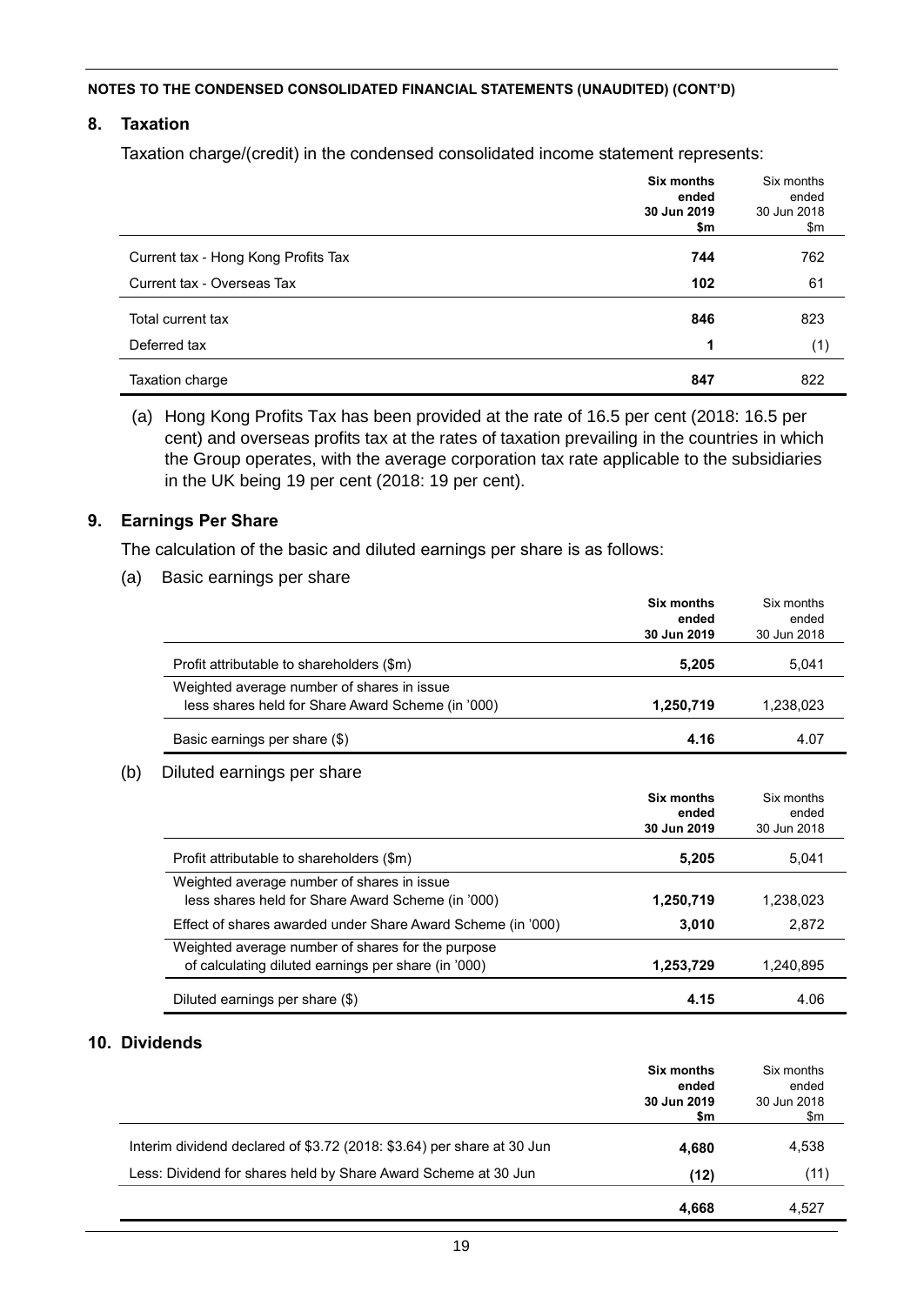#### **11. Financial Assets**

|                                                                            | At<br>30 Jun 2019<br>\$m | At<br>31 Dec 2018<br>\$m |
|----------------------------------------------------------------------------|--------------------------|--------------------------|
| Cash and cash equivalents                                                  | 114,532                  | 121,196                  |
| Financial assets measured at fair value through profit or loss             | 48,673                   | 61,004                   |
| Financial assets measured at fair value through other comprehensive income | 4,247                    | 3,755                    |
| Financial assets measured at amortised cost                                | 41,900                   | 31,885                   |
|                                                                            | 209,352                  | 217.840                  |

The Group's financial assets comprised financial assets of cash prepayments and collateral for A shares (Cash for A shares), Corporate Funds, Margin Funds, Clearing House Funds and metals derivatives contracts as follows:

|                                                                            | At<br>30 Jun 2019<br>\$m | At<br>31 Dec 2018<br>$\mathsf{Sm}$ |
|----------------------------------------------------------------------------|--------------------------|------------------------------------|
| Cash for A shares (note (a))                                               |                          |                                    |
| Cash and cash equivalents                                                  |                          | 3,014                              |
| <b>Corporate Funds</b>                                                     |                          |                                    |
| Cash and cash equivalents (note (b))                                       | 9,775                    | 11,904                             |
| Financial assets measured at fair value through profit or loss             | 9,234                    | 7,089                              |
| Financial assets measured at amortised cost                                | 8,903                    | 5,840                              |
|                                                                            | 27,912                   | 24,833                             |
| Margin Funds <sup>1</sup>                                                  |                          |                                    |
| Cash and cash equivalents                                                  | 91,635                   | 90,773                             |
| Financial assets measured at fair value through other comprehensive income | 4,247                    | 3,755                              |
| Financial assets measured at amortised cost                                | 32,997                   | 26,045                             |
|                                                                            | 128,879                  | 120,573                            |
| Clearing House Funds (note 17)                                             |                          |                                    |
| Cash and cash equivalents                                                  | 13,122                   | 15,505                             |
| Metals derivatives contracts                                               |                          |                                    |
| Financial assets measured at fair value through profit or loss (note (d))  | 39,439                   | 53,915                             |
|                                                                            | 209,352                  | 217,840                            |

1 Excludes Settlement Reserve Fund and Settlement Guarantee Fund paid to China Securities Depository and Clearing Corporation Limited (ChinaClear) and margin receivable from Clearing Participants of \$5,248 million (31 December 2018: \$3,155 million), which are included in accounts receivable, prepayments and deposits. If such amounts are included, total Margin Funds would be \$134,127 million (31 December 2018: \$123,728 million) (note 15).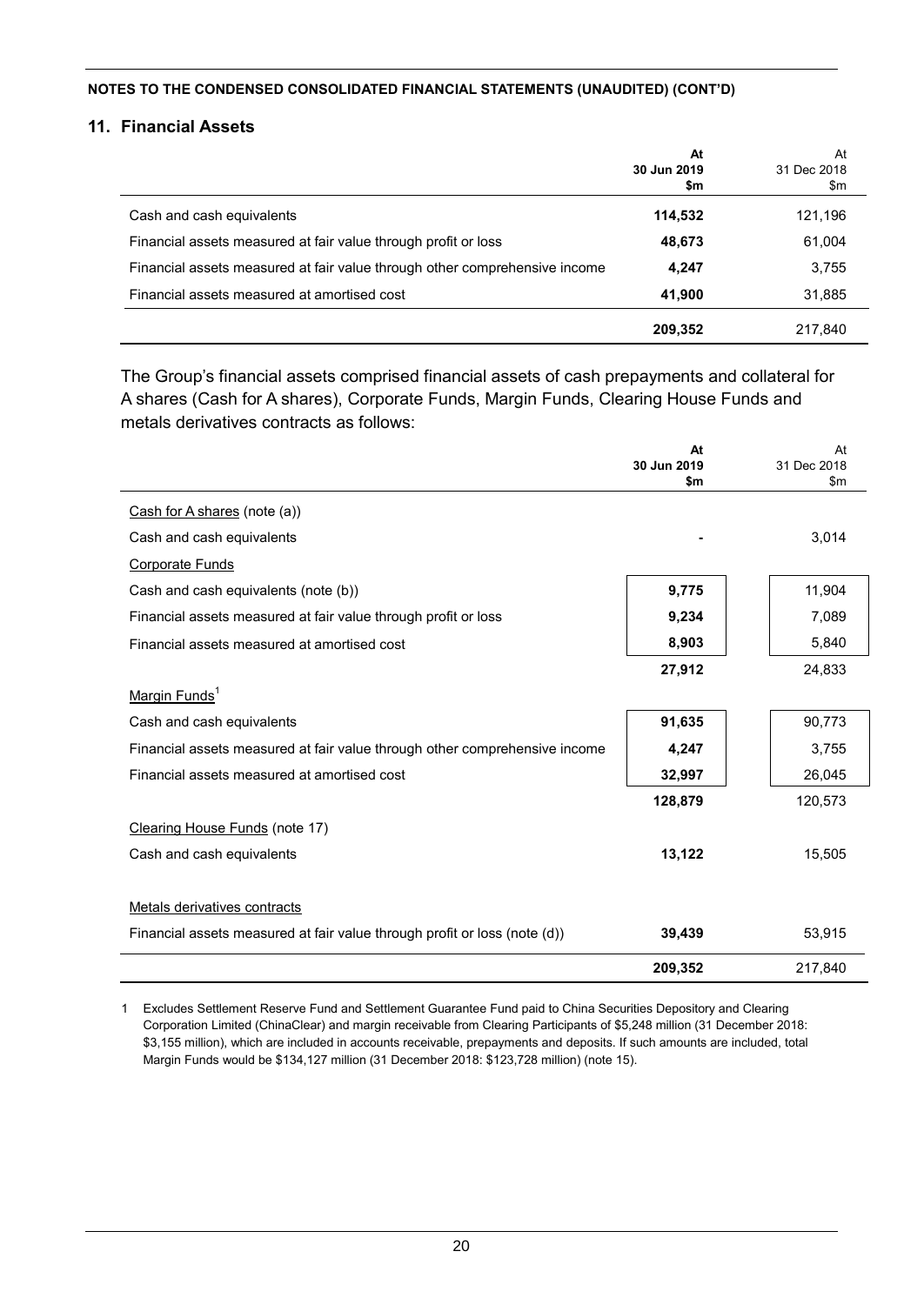## **11. Financial Assets (continued)**

The expected maturity dates of the financial assets are analysed as follows:

|                      | At 30 Jun 2019           |              |                |                          |               |         | At 31 Dec 2018           |           |                          |          |                          |         |
|----------------------|--------------------------|--------------|----------------|--------------------------|---------------|---------|--------------------------|-----------|--------------------------|----------|--------------------------|---------|
|                      | Cash                     |              |                | Clearing                 | <b>Metals</b> |         | Cash                     |           |                          | Clearing | Metals                   |         |
|                      | for                      | Corporate    | Margin         | House                    | derivatives   |         | for                      | Corporate | Margin                   | House    | derivatives              |         |
|                      | A shares                 | <b>Funds</b> | <b>Funds</b>   | <b>Funds</b>             | contracts     | Total   | A shares                 | Funds     | Funds                    | Funds    | contracts                | Total   |
|                      | \$m                      | \$m          | \$m            | \$m                      | \$m           | \$m     | \$m                      | \$m       | \$m                      | \$m      | \$m                      | \$m     |
| Within twelve months | $\overline{\phantom{a}}$ | 27,464       | 128,879        | 13.122                   | 39,439        | 208.904 | 3,014                    | 24,435    | 120,573                  | 15,505   | 53,915                   | 217,442 |
| Over twelve months   | $\overline{\phantom{a}}$ | 448          | $\blacksquare$ | $\overline{\phantom{a}}$ |               | 448     | $\overline{\phantom{a}}$ | 398       | $\overline{\phantom{a}}$ |          | $\overline{\phantom{a}}$ | 398     |
|                      | $\overline{\phantom{a}}$ | 27,912       | 128,879        | 13,122                   | 39,439        | 209,352 | 3,014                    | 24,833    | 120.573                  | 15,505   | 53,915                   | 217,840 |

## (a) Cash for A shares includes:

- (i) Renminbi (RMB) cash prepayments received by HKSCC from its Clearing Participants for releasing their allocated A shares on the trade day. Such prepayments will be used to settle HKSCC's Continuous Net Settlement (CNS) obligations payable on the next business day; and
- (ii) Hong Kong Dollar/ United States Dollar cash collateral received by HKSCC from its Clearing Participants for releasing their allocated A shares on the trade day. Such collateral will be refunded to the Clearing Participants when they settle their RMB CNS obligations on the next business day.
- (b) At 30 June 2019, cash and cash equivalents of Corporate Funds of \$866 million (31 December 2018: \$724 million) were solely used to support Skin-in-the-Game and default fund credits for HKSCC Guarantee Fund, SEOCH Reserve Fund and HKCC Reserve Fund (note 17(a)).
- (c) The cash and cash equivalents of Margin Funds, Clearing House Funds, Corporate Funds reserved for supporting Skin-in-the-Game and default fund credits of Clearing House Funds (note (b)), and Cash for A shares are held for specific purposes and cannot be used by the Group to finance other activities. These balances are not included in cash and cash equivalents of the Group for cash flow purpose in the condensed consolidated statement of cash flows.
- (d) Metals derivatives contracts represent the fair value of outstanding base, ferrous, and precious metals futures and options contracts cleared through LME Clear that do not qualify for netting under HKAS 32: Financial Instruments: Presentation, where LME Clear is acting in its capacity as a central counterparty to the contracts traded on the LME. A corresponding amount has been recognised under financial liabilities at fair value through profit or loss (note 14).

## **12. Accounts Receivable, Prepayments and Deposits**

The Group's accounts receivable, prepayments and deposits mainly represent the Group's CNS money obligations receivable, and Settlement Reserve Fund and Settlement Guarantee Fund paid to ChinaClear, which accounted for 50 per cent (31 December 2018: 73 per cent) and 37 per cent (31 December 2018: 17 per cent) of the total accounts receivable, prepayments and deposits respectively. CNS money obligations receivable mature within two days after the trade date. Fees receivable are due immediately or up to 60 days depending on the type of services rendered. The majority of the remaining accounts receivable, prepayments and deposits were due within three months.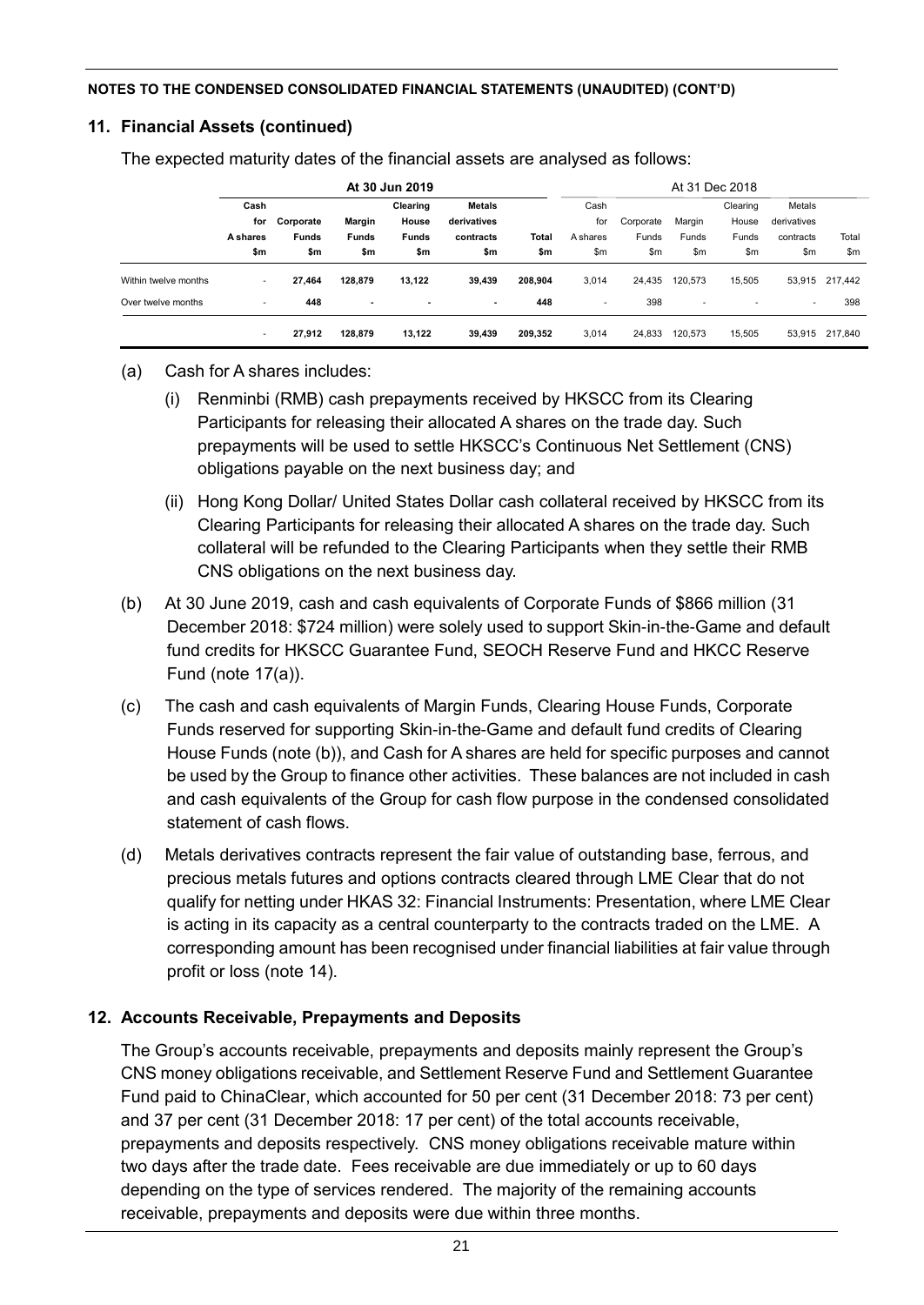#### **13. Right-of-Use Assets**

Right-of-use assets relate to the following types of assets:

|                                   | At<br>30 Jun 2019<br>\$m | At<br>1 Jan 2019<br>\$m |
|-----------------------------------|--------------------------|-------------------------|
| Properties                        | 2,279                    | 2,398                   |
| Information technology facilities | 33                       | 38                      |
| Office equipment                  | 16                       | 19                      |
|                                   | 2,328                    | 2,455                   |

### **14. Financial Liabilities at Fair Value through Profit or Loss**

|                                                             | At<br>30 Jun 2019<br>\$m | At<br>31 Dec 2018<br>\$m |
|-------------------------------------------------------------|--------------------------|--------------------------|
| Held by LME Clear in its capacity as a central counterparty |                          |                          |
| Derivative financial instruments:                           |                          |                          |
| - base, ferrous, and precious metals futures and options    |                          |                          |
| contracts cleared through LME Clear (note 11(d))            | 39.439                   | 53.915                   |

## **15. Margin Deposits, Mainland Security and Settlement Deposits, and Cash Collateral from Clearing Participants**

|                                                                      | At<br>30 Jun 2019<br>\$m | At<br>31 Dec 2018<br>\$m |
|----------------------------------------------------------------------|--------------------------|--------------------------|
| Margin deposits, Mainland security and settlement deposits, and cash |                          |                          |
| collateral from Clearing Participants comprised:                     |                          |                          |
| SEOCH Clearing Participants' margin deposits                         | 9,399                    | 9,011                    |
| <b>HKCC Clearing Participants' margin deposits</b>                   | 58,340                   | 52,446                   |
| HKSCC Clearing Participants' margin deposits, Mainland security      |                          |                          |
| and settlement deposits, and cash collateral                         | 11,116                   | 7.982                    |
| OTC Clear Clearing Participants' margin deposits                     | 4,683                    | 3.395                    |
| LME Clear Clearing Participants' margin deposits                     | 50,589                   | 50.894                   |
|                                                                      | 134,127                  | 123.728                  |

## **16. Accounts Payable, Accruals and Other Liabilities**

The Group's accounts payable, accruals and other liabilities mainly represent the Group's CNS money obligations payable, which accounted for 77 per cent (31 December 2018: 89 per cent) of the total accounts payable, accruals and other liabilities. CNS money obligations payable mature within two days after the trade date. The majority of the remaining accounts payable, accruals and other liabilities would mature within three months.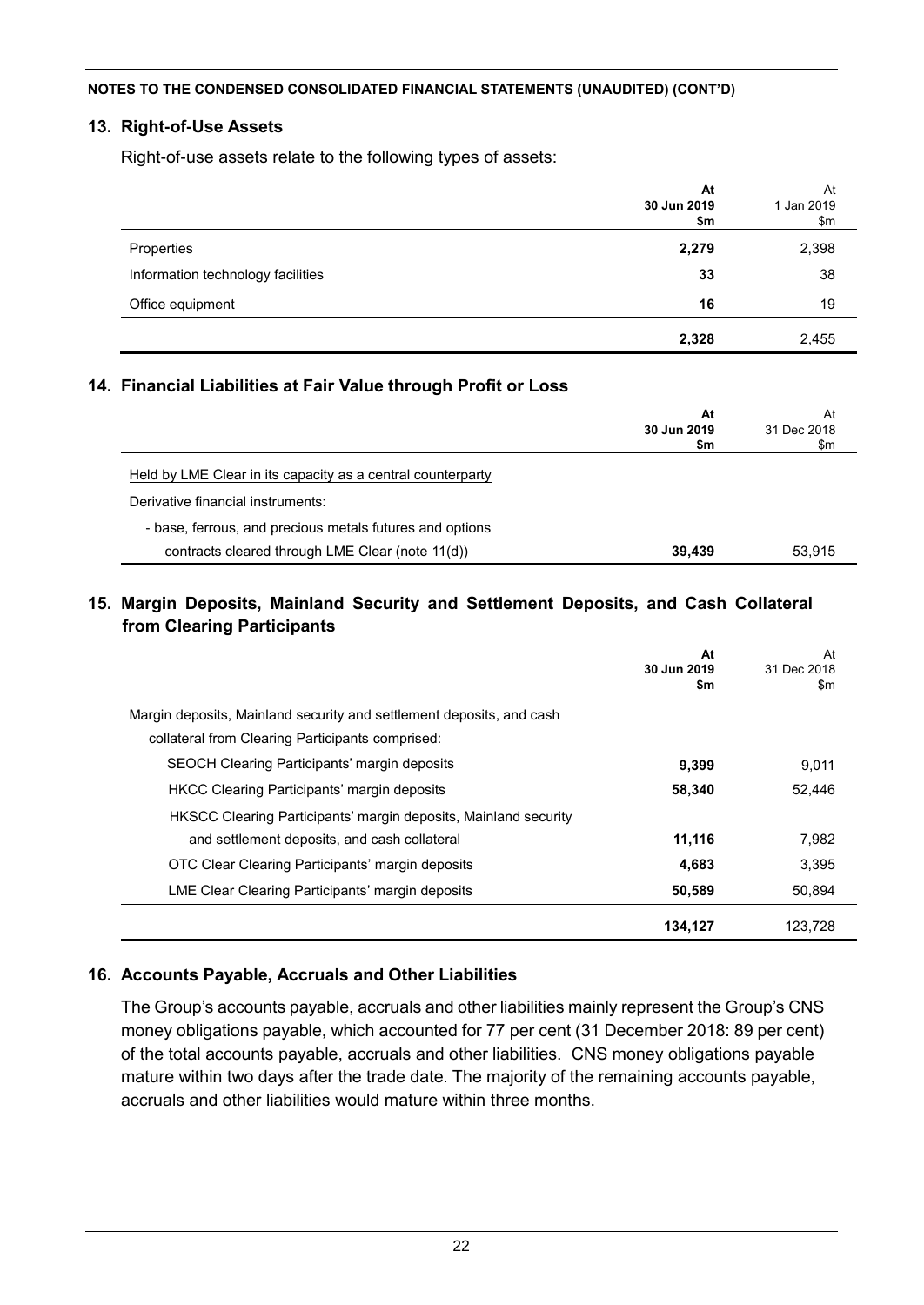### **17. Clearing House Funds**

|                                                                                                                   | At<br>30 Jun 2019 | At<br>31 Dec 2018 |
|-------------------------------------------------------------------------------------------------------------------|-------------------|-------------------|
|                                                                                                                   | \$m               | $\mathsf{sm}$     |
| The Clearing House Funds comprised:                                                                               |                   |                   |
| Clearing Participants' cash contributions                                                                         | 12,374            | 14,787            |
| Contribution to OTC Clear Rates and FX Guarantee Resources                                                        | 156               | 156               |
| Clearing House Funds reserves (note 21)                                                                           | 547               | 523               |
|                                                                                                                   | 13,077            | 15,466            |
| The Clearing House Funds were invested in the following instruments<br>for managing the obligations of the Funds: |                   |                   |
| Financial assets of Clearing House Funds (note 11)                                                                | 13,122            | 15,505            |
| Less: Other financial liabilities of Clearing House Funds                                                         | (45)              | (39)              |
|                                                                                                                   | 13,077            | 15,466            |
| The Clearing House Funds comprised the following Funds:                                                           |                   |                   |
| <b>HKSCC Guarantee Fund</b>                                                                                       | 2,551             | 2,075             |
| <b>SEOCH Reserve Fund</b>                                                                                         | 763               | 957               |
| <b>HKCC Reserve Fund</b>                                                                                          | 1,750             | 1,167             |
| OTC Clear Rates and FX Guarantee Fund                                                                             | 2,693             | 2,561             |
| OTC Clear Rates and FX Guarantee Resources                                                                        | 166               | 164               |
| <b>LME Clear Default Fund</b>                                                                                     | 5,154             | 8,542             |
|                                                                                                                   | 13,077            | 15,466            |

(a) Contributions by HKSCC, HKCC and SEOCH to their respective default funds (Skin-in-the-Game) are set at 10 per cent of the size of the respective funds, and such contributions, together with default fund credits granted to HKSCC and HKCC Participants, are included in Corporate Funds. At 30 June 2019, the Skin-in-the-Game and default fund credits amounted to \$866 million (31 December 2018: \$724 million) (note 11(b)), and are invested in overnight deposits and monitored on a daily basis.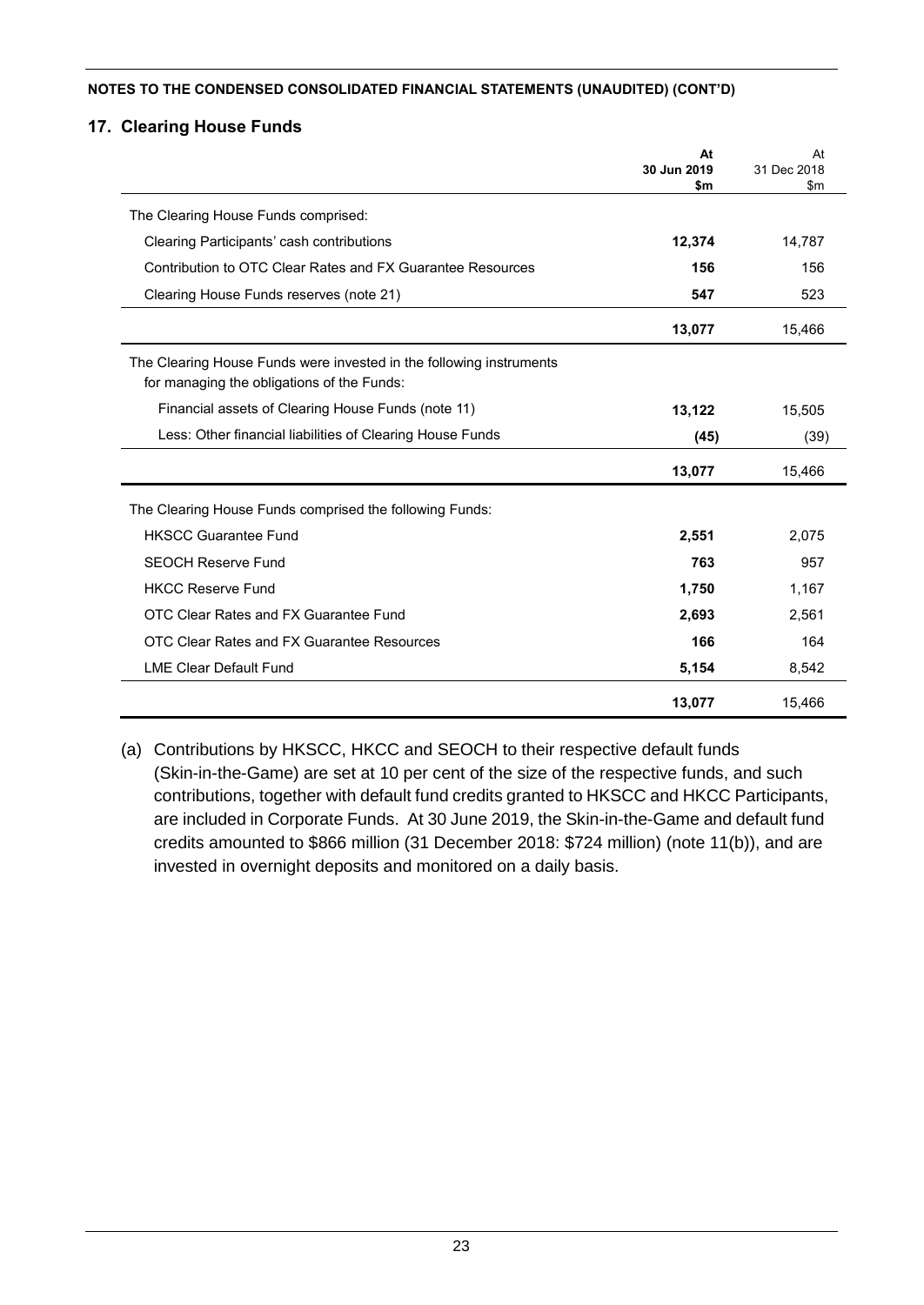#### **18. Borrowings**

|                                                  | At<br>30 Jun 2019<br>\$m | At<br>31 Dec 2018<br>\$m |
|--------------------------------------------------|--------------------------|--------------------------|
| <b>Notes</b>                                     | $\blacksquare$           | 753                      |
| Written put options to non-controlling interests | 415                      | 413                      |
| Total borrowings                                 | 415                      | 1,166                    |
| Analysed as:                                     |                          |                          |
| Non-current liabilities                          | 163                      | 161                      |
| <b>Current liabilities</b>                       | 252                      | 1,005                    |
|                                                  | 415                      | 1,166                    |

During the six months ended 30 June 2019, the notes were fully repaid, and none of the written put options was exercised.

#### **19. Share Capital and Shares Held for Share Award Scheme**

Issued and fully paid – ordinary shares with no par:

|                                                    |                             | Number of<br>shares held                           |                         | Shares held                                       |                     |
|----------------------------------------------------|-----------------------------|----------------------------------------------------|-------------------------|---------------------------------------------------|---------------------|
|                                                    | Number of<br>shares<br>000' | for<br><b>Share Award</b><br><b>Scheme</b><br>'000 | Share<br>capital<br>\$m | for<br><b>Share Award</b><br><b>Scheme</b><br>\$m | <b>Total</b><br>\$m |
| At 1 Jan 2018                                      | 1,239,809                   | (2,994)                                            | 25,141                  | (606)                                             | 24,535              |
| Shares issued in lieu of cash dividends (note (a)) | 10,823                      | (81)                                               | 2,605                   | (18)                                              | 2,587               |
| Shares purchased for Share Award Scheme (note (b)) |                             | (1,288)                                            |                         | (300)                                             | (300)               |
| Vesting of shares of Share Award Scheme (note (c)) |                             | 1,248                                              | 4                       | 242                                               | 246                 |
| At 31 Dec 2018                                     | 1,250,632                   | (3, 115)                                           | 27,750                  | (682)                                             | 27,068              |
| At 1 Jan 2019                                      | 1,250,632                   | (3, 115)                                           | 27,750                  | (682)                                             | 27,068              |
| Shares issued in lieu of cash dividends (note (a)) | 7,476                       | (36)                                               | 1,950                   | (10)                                              | 1,940               |
| Shares purchased for Share Award Scheme (note (b)) |                             | (11)                                               |                         | (3)                                               | (3)                 |
| Vesting of shares of Share Award Scheme (note (c)) | ٠                           | 65                                                 | 2                       | 14                                                | 16                  |
| At 30 Jun 2019                                     | 1,258,108                   | (3,097)                                            | 29,702                  | (681)                                             | 29,021              |

(a) 7,476,293 new fully paid HKEX shares were issued in April 2019 (year ended 31 December 2018: 10,822,583 shares) and allotted at \$260.77 per share (year ended 31 December 2018: weighted average price of \$240.76 per share) to the shareholders (including 36,539 shares (year ended 31 December 2018: 80,717 shares) allotted to the Share Award Scheme) who elected to receive HKEX shares in lieu of cash dividends pursuant to the scrip dividend scheme.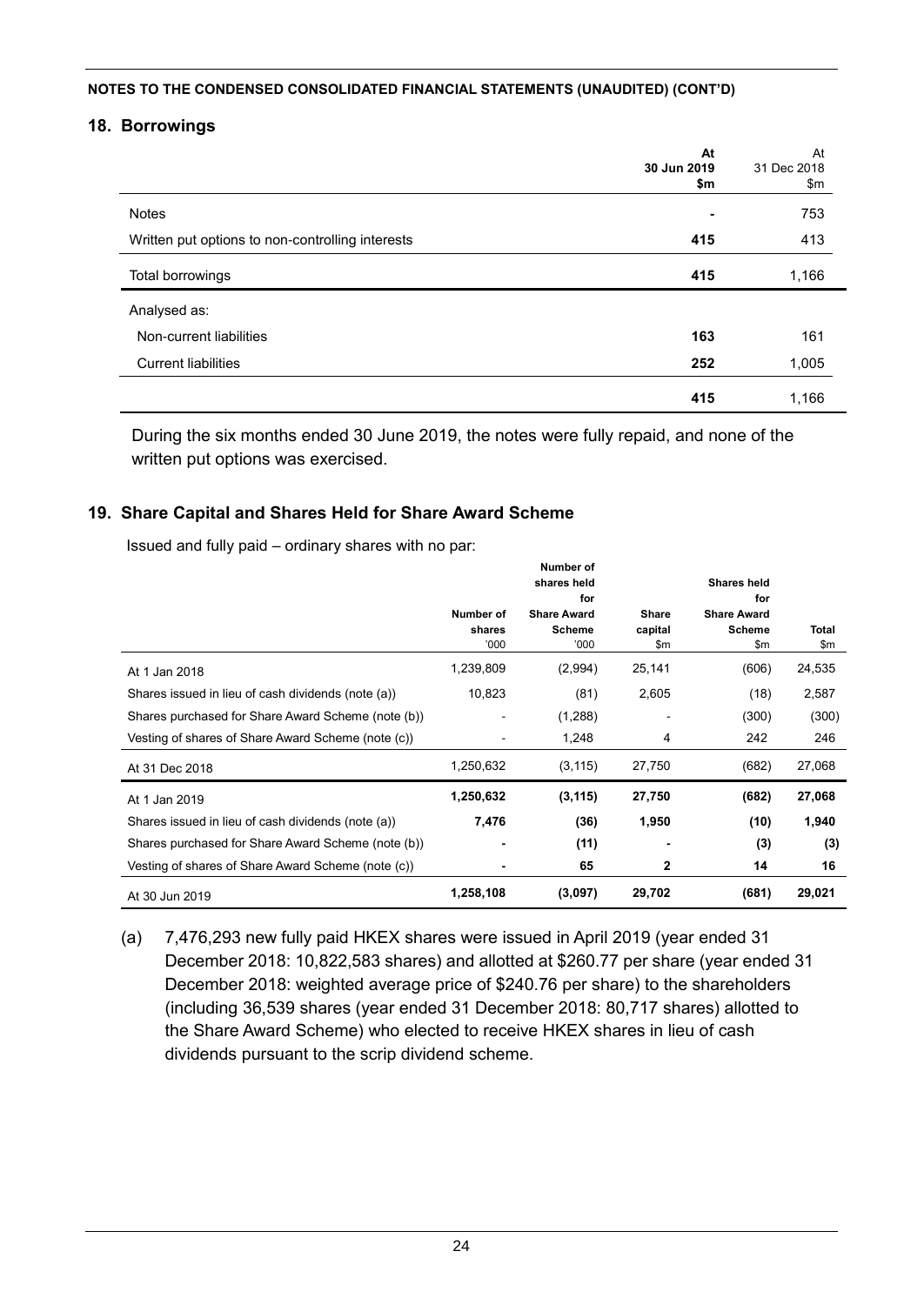## **19. Share Capital and Shares Held for Share Award Scheme (continued)**

- (b) During the six months ended 30 June 2019, the Share Award Scheme acquired 10,600 HKEX shares (year ended 31 December 2018: 1,287,300 shares) through purchases on the open market. The total amount paid to acquire the shares during the period was \$3 million (year ended 31 December 2018: \$300 million).
- (c) During the six months ended 30 June 2019, the Share Award Scheme transferred 64,517 HKEX shares (year ended 31 December 2018: 1,247,793 shares) to the awardees upon vesting of certain Awarded Shares and the shares arising from related dividends reinvested. The total cost of the vested shares was \$14 million (year ended 31 December 2018: \$242 million), and \$2 million (year ended 31 December 2018: \$4 million) was credited to share capital in respect of vesting of certain shares whose fair values were higher than cost.

## **20. Employee Share-based Arrangements**

The Group operates the Share Award Scheme as part of the benefits of its employees. It allows shares to be granted to employees under the following two categories of awards:

- (i) Employee Share Awards for all employees of the Group (including the Executive Director); and
- (ii) Senior Executive Awards for selected senior executives of the Group (including the Executive Director).

The employee share-based compensation expenses in relation to the share awards are charged to the condensed consolidated income statement under staff costs over the relevant vesting periods with a corresponding increase in employee share-based compensation reserve.

During the six months ended 30 June 2019, no Senior Executive Awards were granted and details of Employee Share Awards awarded are set out below:

| Date of award | Number of<br>shares<br>awarded | Average<br>fair value<br>per share | <b>Vesting period</b>     |
|---------------|--------------------------------|------------------------------------|---------------------------|
| 13 Jun 2019   | 996                            | 259.65                             | 13 Jun 2019 - 12 Dec 2019 |
| 13 Jun 2019   | 9.603                          | 259.65                             | 8 Apr 2021 - 8 Apr 2022   |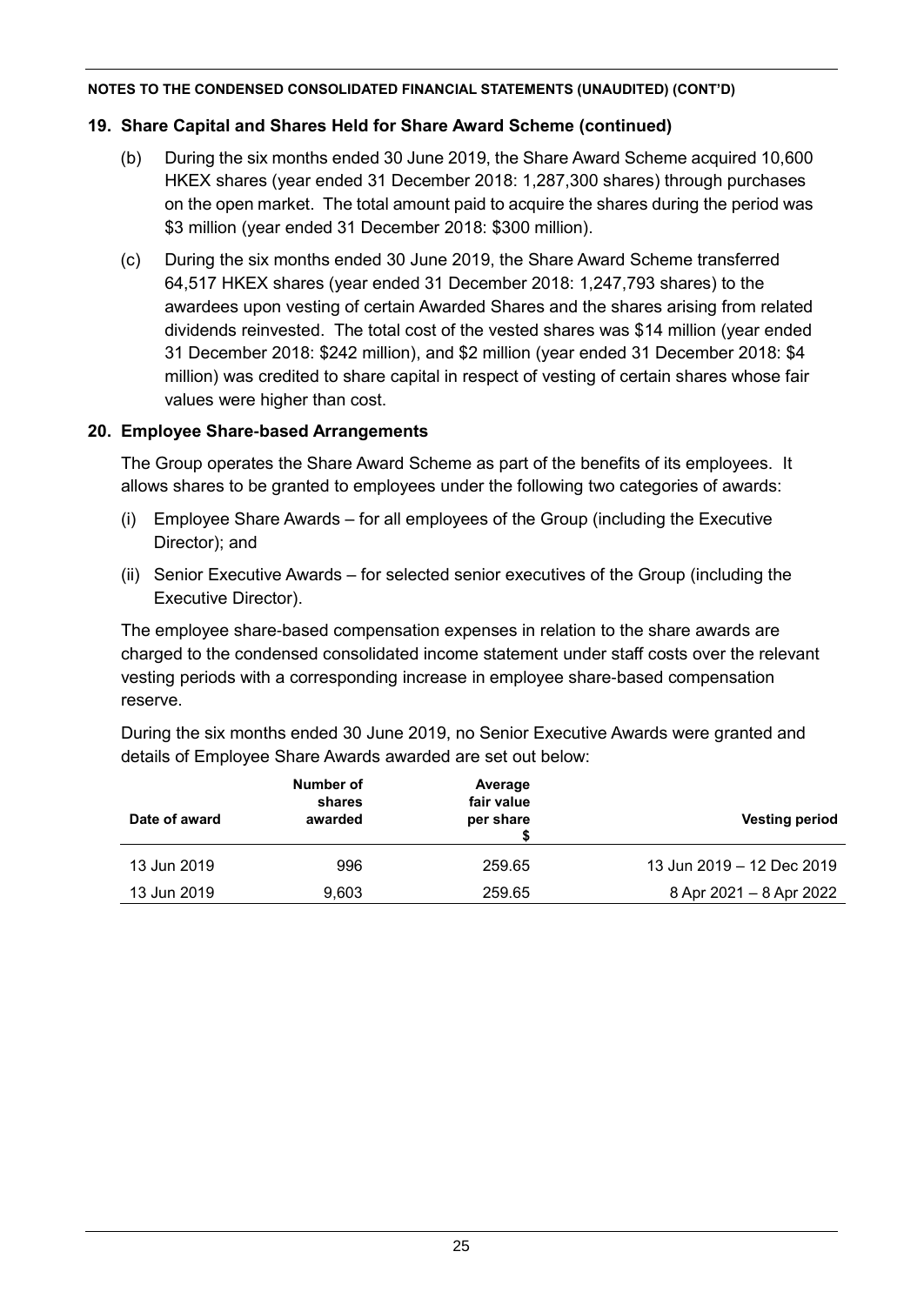### **21. Designated reserves**

Clearing House Funds reserves (note 17)

|                                                                                                                                                                                  | <b>HKSCC</b><br><b>Guarantee</b><br><b>Fund</b><br>reserve<br>\$m | <b>SEOCH</b><br><b>Reserve</b><br>Fund<br>reserve<br>\$m | <b>HKCC</b><br><b>Reserve</b><br>Fund<br>reserve<br>\$m | <b>OTC Clear</b><br><b>Rates and FX</b><br>Guarantee<br><b>Fund</b><br>reserve<br>\$m | <b>OTC Clear</b><br><b>Rates and FX</b><br>Guarantee<br><b>Resources</b><br>reserve<br>\$m | <b>Total</b><br>\$m |
|----------------------------------------------------------------------------------------------------------------------------------------------------------------------------------|-------------------------------------------------------------------|----------------------------------------------------------|---------------------------------------------------------|---------------------------------------------------------------------------------------|--------------------------------------------------------------------------------------------|---------------------|
| At 1 Jan 2018                                                                                                                                                                    | 357                                                               | 105                                                      | 349                                                     | 6                                                                                     | 5                                                                                          | 822                 |
| Contributions from clearing houses<br>reappropriated to retained<br>earnings of clearing houses<br>(note (a))<br>Surplus of net investment income<br>net of expenses of Clearing | (200)                                                             |                                                          | (120)                                                   |                                                                                       |                                                                                            | (320)               |
| House Funds                                                                                                                                                                      | 4                                                                 | 1                                                        | 2                                                       | 11                                                                                    | 3                                                                                          | 21                  |
| Transfer (to)/from retained earnings                                                                                                                                             | (196)                                                             | 1                                                        | (118)                                                   | 11                                                                                    | 3                                                                                          | (299)               |
| At 31 Dec 2018                                                                                                                                                                   | 161                                                               | 106                                                      | 231                                                     | 17                                                                                    | 8                                                                                          | 523                 |
| At 1 Jan 2019<br>Surplus of net investment income<br>net of expenses of Clearing<br>House Funds transferred from<br>retained earnings                                            | 161<br>1                                                          | 106<br>$\mathbf{2}$                                      | 231<br>4                                                | 17<br>15                                                                              | 8<br>$\mathbf{2}$                                                                          | 523<br>24           |
| At 30 Jun 2019                                                                                                                                                                   | 162                                                               | 108                                                      | 235                                                     | 32                                                                                    | 10                                                                                         | 547                 |

(a) In June 2018, the contributions by HKSCC and HKCC to the HKSCC Guarantee Fund and HKCC Reserve Fund were changed from fixed contributions to 10 per cent of their respective fund size and are currently kept under Corporate Funds. Therefore, the fixed contributions of \$320 million from the two clearing houses to their respective Clearing House Funds were transferred to retained earnings of the respective clearing houses during the year ended 31 December 2018.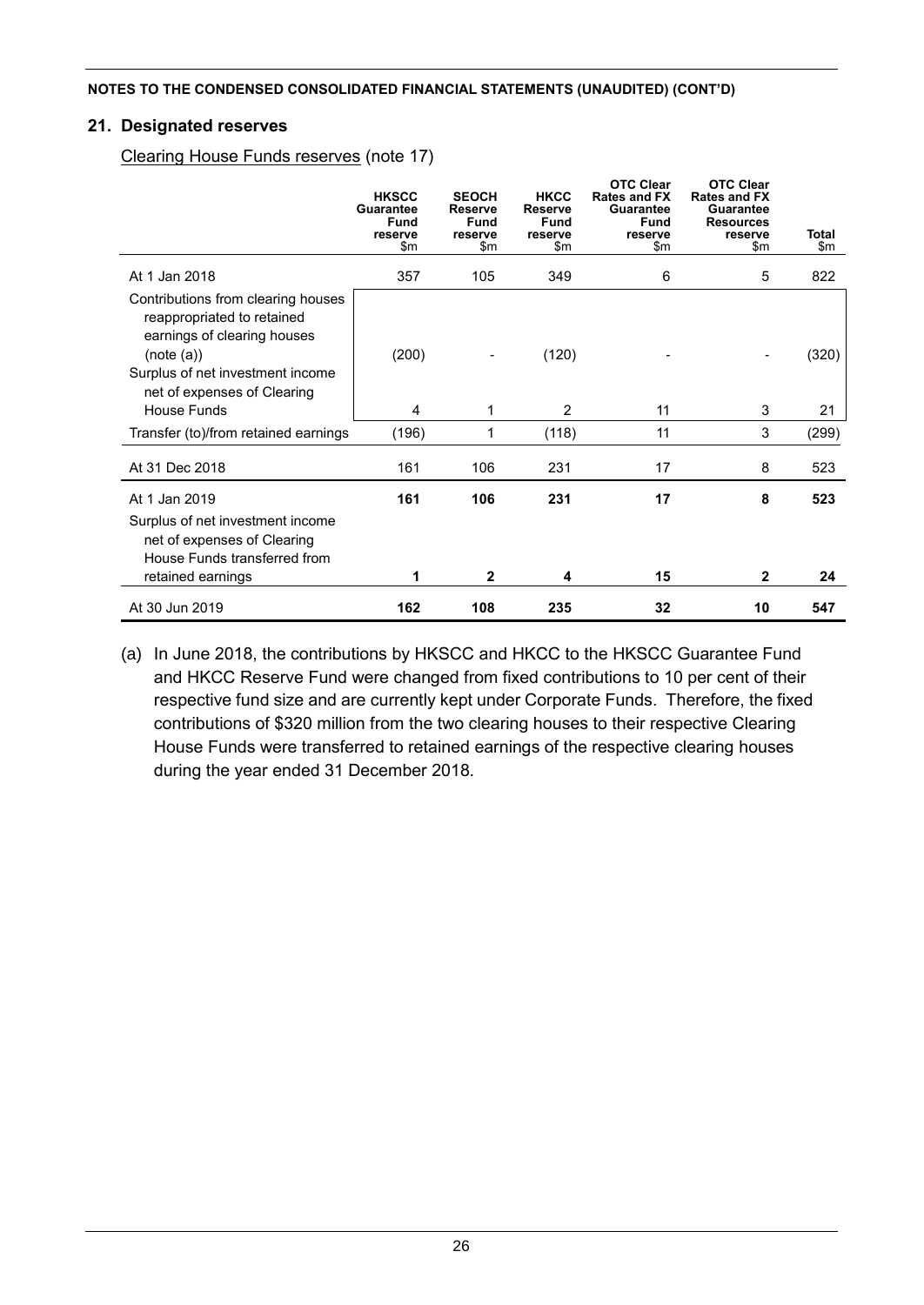## **22. Notes to the Condensed Consolidated Statement of Cash Flows**

Reconciliation of profit before taxation to net cash inflow from principal operating activities:

|                                                                                                                                                   | <b>Six months</b><br>ended<br>30 Jun 2019<br>\$m | Six months<br>ended<br>30 Jun 2018<br>\$m |
|---------------------------------------------------------------------------------------------------------------------------------------------------|--------------------------------------------------|-------------------------------------------|
| Profit before taxation                                                                                                                            | 6,050                                            | 5,847                                     |
| Adjustments for:                                                                                                                                  |                                                  |                                           |
| Net interest income                                                                                                                               | (978)                                            | (753)                                     |
| Net fair value gains including interest income on financial assets<br>mandatorily measured at fair value through profit or loss and               |                                                  |                                           |
| financial liabilities at fair value through profit or loss                                                                                        | (535)                                            | (52)                                      |
| Finance costs                                                                                                                                     | 86                                               | 55                                        |
| Depreciation and amortisation                                                                                                                     | 495                                              | 378                                       |
| Employee share-based compensation benefits                                                                                                        | 115                                              | 101                                       |
| Provision for impairment losses of receivables                                                                                                    | 7                                                | 5                                         |
| Other non-cash adjustments                                                                                                                        |                                                  | 4                                         |
| Net (increase)/decrease in financial assets of Margin Funds                                                                                       | (10, 396)                                        | 3,674                                     |
| Net increase/(decrease) in financial liabilities of Margin Funds                                                                                  | 10,399                                           | (3,674)                                   |
| Net decrease/(increase) in Clearing House Fund financial assets                                                                                   | 2,383                                            | (3,889)                                   |
| Net (decrease)/increase in Clearing House Fund financial liabilities                                                                              | (2, 407)                                         | 4,203                                     |
| Net increase in financial assets measured at fair value through profit or<br>loss less financial liabilities at fair value through profit or loss |                                                  | (18)                                      |
| Decrease in cash prepayments and collateral for A shares                                                                                          | 3,014                                            | 1,689                                     |
| Increase in Corporate Funds used for supporting Skin-in-the-Game and<br>default fund credits                                                      | (142)                                            | (1, 292)                                  |
| Decrease/(increase) in accounts receivable, prepayments and deposits                                                                              | 6,631                                            | (1,634)                                   |
| (Decrease)/increase in other liabilities                                                                                                          | (9, 446)                                         | 157                                       |
| Net cash inflow from principal operations                                                                                                         | 5,276                                            | 4,801                                     |
| Interest received from financial assets measured at amortised cost and                                                                            |                                                  |                                           |
| cash and cash equivalents                                                                                                                         | 1,549                                            | 1,229                                     |
| Interest paid to Participants                                                                                                                     | (623)                                            | (505)                                     |
| Income tax paid                                                                                                                                   | (322)                                            | (315)                                     |
| Net cash inflow from principal operating activities                                                                                               | 5,880                                            | 5,210                                     |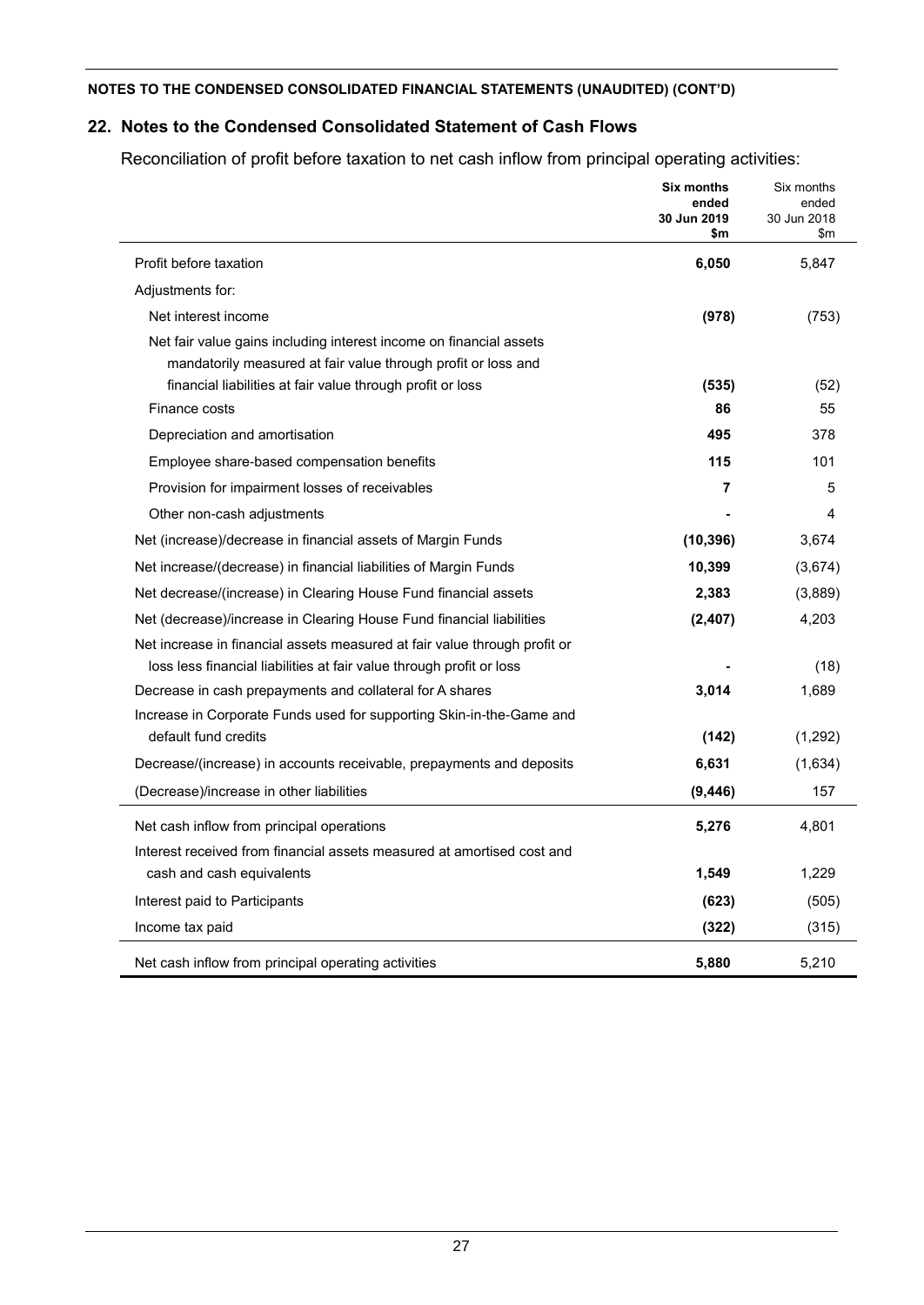### **23. Acquisition of a Subsidiary**

On 28 June 2019, the Group completed the acquisition of a 51 per cent equity interest of Shenzhen Ronghui Tongjin Technology Co. Ltd. (Ronghui Tongjin) for a total cash consideration of RMB233 million (\$262 million) through capital injection into Ronghui Tongjin.

Ronghui Tongjin is a Shenzhen-based financial markets technology firm that specialises in financial exchanges, regulation technologies and data applications. The acquisition is expected to support the Group's strategy to further build its financial markets technological capabilities, at a time of rapid changes in the global exchange landscape.

The goodwill arising from the acquisition is attributable to the workforce and the synergies expected from integrating Ronghui Tongjin into the Group's technology business. It has been included under the Technology segment. The goodwill recognised is not expected to be deductible for income tax purposes.

The following table summarises the purchase consideration for Ronghui Tongjin, the fair value of assets acquired and liabilities assumed at the acquisition date.

|                                                                          | \$m   |
|--------------------------------------------------------------------------|-------|
| Cash and cash equivalents                                                | 41    |
| Accounts receivable, prepayments and deposits                            | 4     |
| Deferred revenue                                                         | (15)  |
| Provisions                                                               | (1)   |
| Accounts payable, accruals and other liabilities                         | (9)   |
| Net identifiable assets acquired (before capital injection by the Group) | 20    |
| Add: Capital injection by the Group                                      | 262   |
| Net identifiable assets acquired (after capital injection by the Group)  | 282   |
| Less: non-controlling interests                                          | (138) |
| Add: goodwill and intangible assets                                      | 127   |
| <b>Total</b>                                                             | 271   |
| <b>Total cash consideration</b>                                          | 262   |
| Add: Net loss on cash flow hedges reclassified from hedging reserve      | 9     |
| <b>Total</b>                                                             | 271   |
| Cash and cash equivalents acquired in respect of the acquisition of      |       |
| Ronghui Tongjin                                                          | 41    |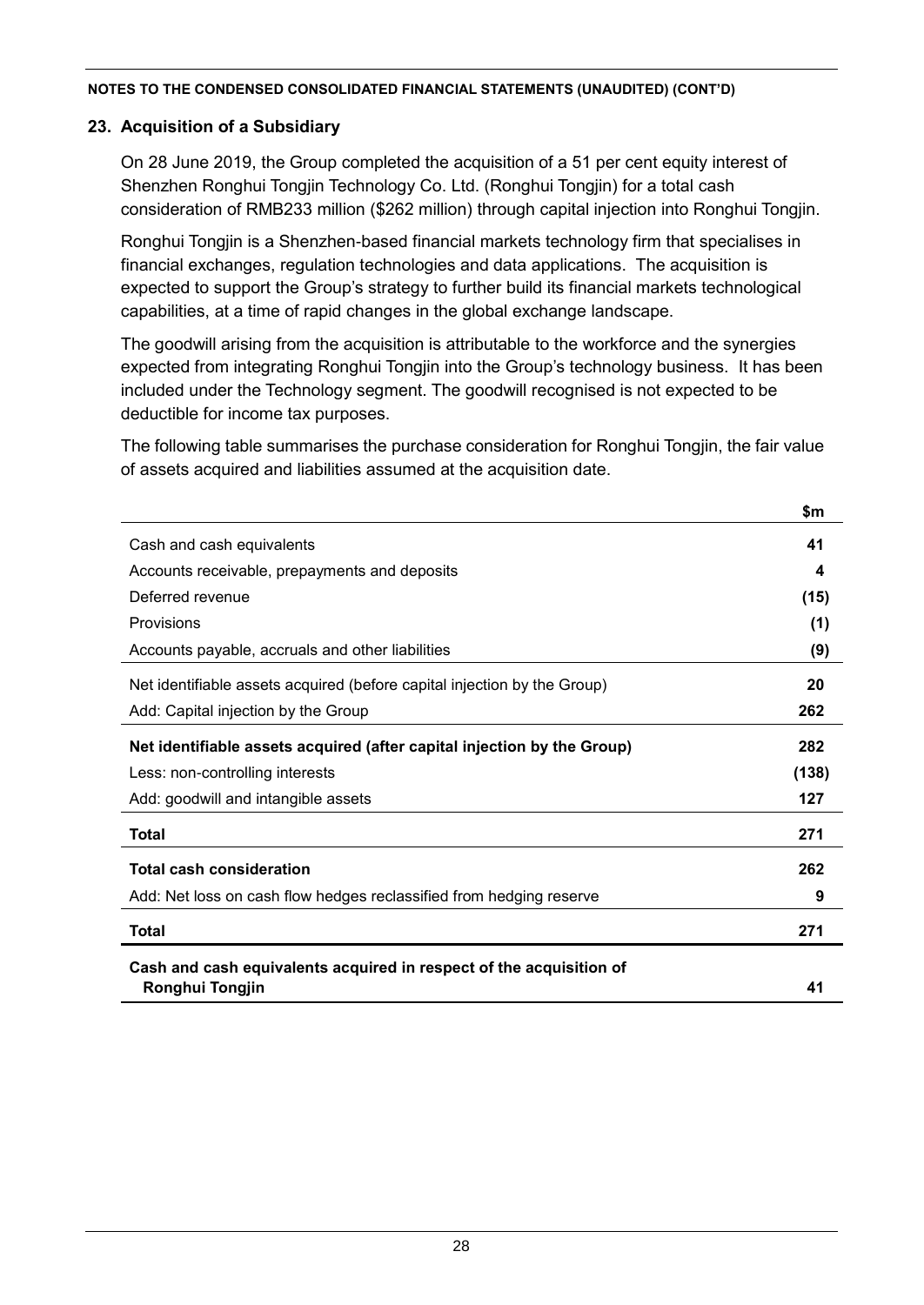### **23. Acquisition of a Subsidiary (continued)**

Acquisition-related costs of less than \$1 million were included in "professional fees" in the condensed consolidated income statement for the six months ended 30 June 2019.

The accounts receivables, prepayments and deposits acquired included accounts receivables with fair value of \$3 million. The gross contractual amount for accounts receivables due is \$4 million, of which \$1 million is expected to be uncollectible.

The Group has chosen to recognise the non-controlling interests at its proportionate share of the acquired net identifiable assets.

The total revenue and net loss contributed by Ronghui Tongjin from its date of acquisition (ie, 28 June 2019) to 30 June 2019 and included in the condensed consolidated income statement were less than \$1 million.

Had Ronghui Tongjin been consolidated from 1 January 2019, the Group's consolidated revenue and profit for the period up to 30 June 2019 would have been \$7,074 million and \$5,204 million respectively. These amounts have been calculated by adopting the Group's accounting policies. In determining these amounts, it is assumed that the fair value adjustments that arose on the acquisition date would have been the same had the acquisition occurred on 1 January 2019.

## **24. Capital Expenditures and Commitments**

During the six months ended 30 June 2019, the Group incurred capital expenditures of \$368 million (2018: \$339 million).

At 30 June 2019, the Group's commitments in respect of capital expenditure were as follows:

|                                    | At          | At          |
|------------------------------------|-------------|-------------|
|                                    | 30 Jun 2019 | 31 Dec 2018 |
|                                    | \$m         | \$m         |
| Contracted but not provided for:   |             |             |
| - fixed assets                     | 63          | 30          |
| - intangible assets                | 118         | 64          |
| Authorised but not contracted for: |             |             |
| - fixed assets                     | 425         | 270         |
| - intangible assets                | 486         | 571         |
|                                    | 1,092       | 935         |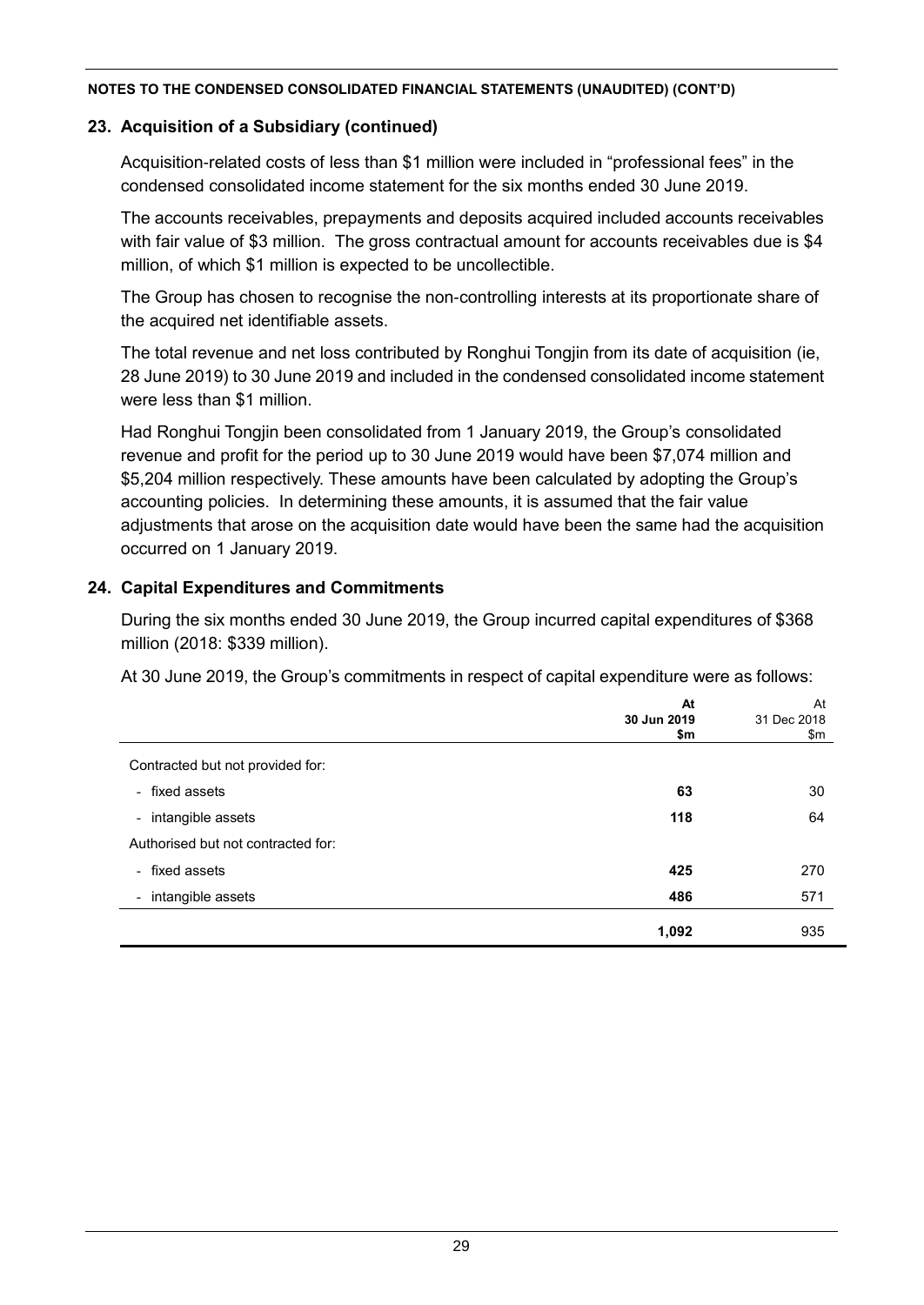## **25. Contingent Liabilities**

At 30 June 2019, the Group's material contingent liabilities were as follows:

- (a) The Group had a contingent liability in respect of potential calls to be made by the SFC to replenish all or part of compensation less recoveries paid by the Unified Exchange Compensation Fund established under the Securities Ordinance up to an amount not exceeding \$71 million (31 December 2018: \$71 million). Up to 30 June 2019, no calls had been made by the SFC in this connection.
- (b) The Group had undertaken to indemnify the Collector of Stamp Revenue against any underpayment of stamp duty by its Participants of up to \$200,000 for each Participant. In the unlikely event that all of its 657 trading Participants (31 December 2018: 640) covered by the indemnity at 30 June 2019 defaulted, the maximum contingent liability of the Group under the indemnity would amount to \$131 million (31 December 2018: \$128 million).
- (c) HKEX had given an undertaking in favour of HKSCC to contribute up to \$50 million in the event of HKSCC being wound up while it is a wholly-owned subsidiary of HKEX or within one year after HKSCC ceases to be a wholly-owned subsidiary of HKEX, for payment of the liabilities of HKSCC contracted before HKSCC ceases to be a wholly-owned subsidiary of HKEX, and for the costs of winding up.

## **26. Material Related Party Transactions**

(a) Key management personnel compensation

|                                                 | <b>Six months</b><br>ended<br>30 Jun 2019<br>\$m | Six months<br>ended<br>30 Jun 2018<br>\$m |
|-------------------------------------------------|--------------------------------------------------|-------------------------------------------|
| Salaries and other short-term employee benefits | 63                                               | 66                                        |
| Employee share-based compensation benefits      | 32                                               | 31                                        |
| Retirement benefit costs                        | 4                                                | 4                                         |
|                                                 | 99                                               | 101                                       |

## (b) Post-retirement benefit plans

The Group has sponsored an ORSO Plan and the LME Pension Scheme as its post-retirement benefit plans (note 6 (a)).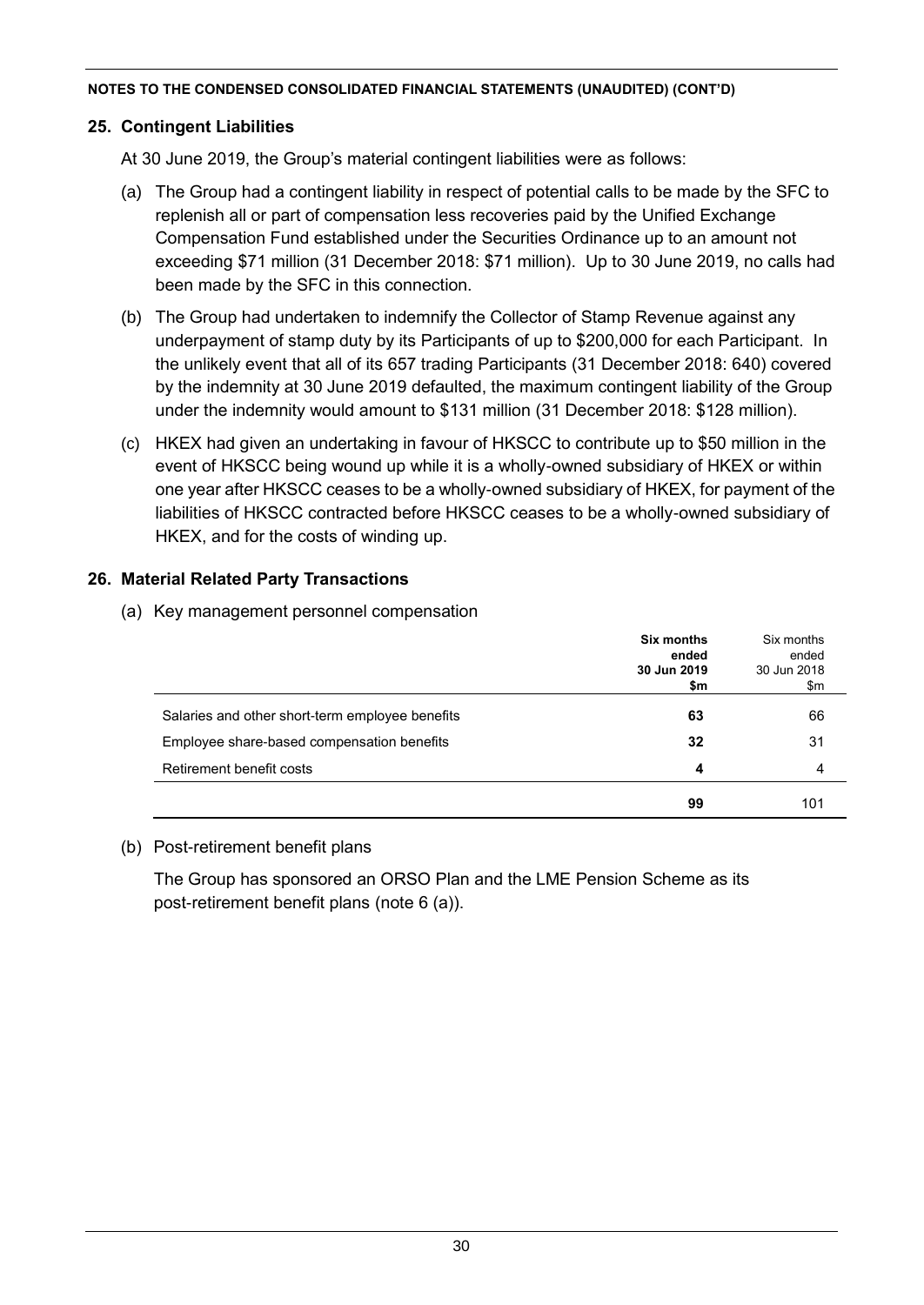## **27. Pledge of Assets**

LME Clear receives securities, gold bullion and warrants as collateral for margin posted by its Clearing Participants. The total fair value of this collateral was US\$1,649 million (HK\$12,883 million) at 30 June 2019 (31 December 2018: US\$1,490 million (HK\$11,666 million)). LME Clear is obliged to return this non-cash collateral upon request when the Clearing Participants' collateral obligations have been substituted with cash collateral or otherwise discharged.

LME Clear also holds securities as collateral in respect of its investments in overnight triparty reverse repurchase agreements under which it is obliged to return equivalent securities to the counterparties at maturity of the reverse repurchase agreements. The fair value of this collateral was US\$7,179 million (HK\$56,086 million) at 30 June 2019 (31 December 2018: US\$7,650 million (HK\$59,895 million)).

The above non-cash collateral, which LME Clear is permitted to sell or repledge in the absence of default by the counterparties, was not recorded on the condensed consolidated statement of financial position of the Group at 30 June 2019. Such non-cash collateral, together with certain financial assets amounting to US\$437 million (HK\$3,410 million) at 30 June 2019 (31 December 2018: US\$420 million (HK\$3,288 million)), have been repledged to LME Clear's investment agent and custodian banks under first floating charge and security arrangements for the settlement and depository services they provide in respect of the collateral and investments held. The floating charge could convert to a fixed charge in the event of contract termination, or default or insolvency of LME Clear.

### **28. Capital Management**

At 30 June 2019, the Group had set aside \$4,000 million (31 December 2018: \$4,000 million) of shareholders' funds for the purpose of supporting the risk management regime of the clearing houses in their roles as central counterparties, of which \$2,160 million (31 December 2018: \$2,160 million) had been injected into HKSCC, HKCC and SEOCH as share capital.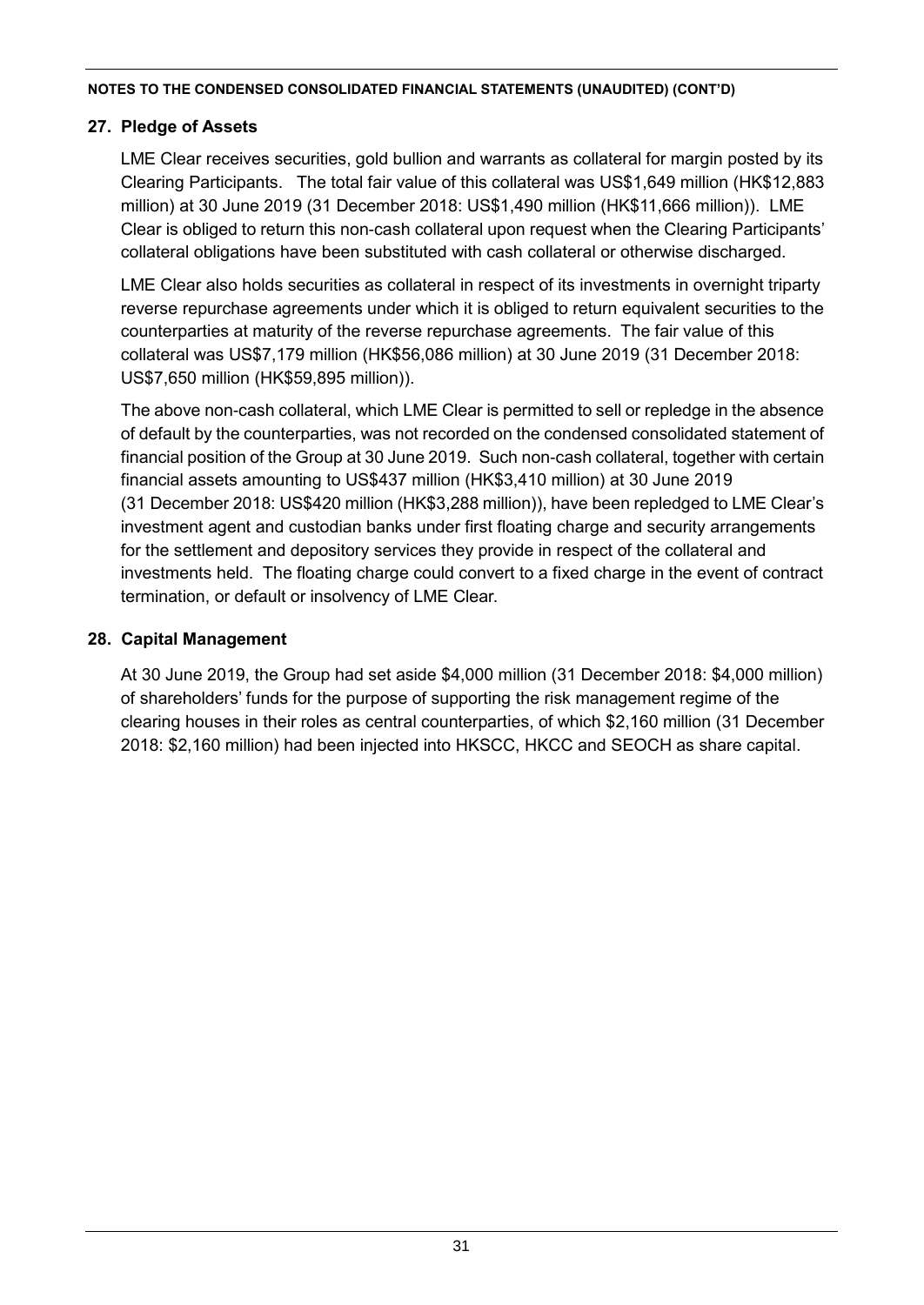### **29. Fair Value of Financial Assets and Financial Liabilities**

(a) Financial assets and financial liabilities carried at fair value

The following tables present the carrying values of financial assets and financial liabilities measured at fair value according to the levels of the fair value hierarchy defined in HKFRS 13: Fair Value Measurement, with the fair value of each financial asset and financial liability categorised based on the lowest level of input that is significant to that fair value measurement. The levels are defined as follows:

- Level 1: fair values measured using quoted prices (unadjusted) in active markets for identical assets or liabilities.
- Level 2: fair values measured using valuation techniques in which all significant inputs other than quoted prices included within Level 1 are directly or indirectly based on observable market data.
- Level 3: fair values measured using valuation techniques in which any significant input is not based on observable market data.

|                                                                       | At 30 Jun 2019 |                    |         | At 31 Dec 2018 |         |                    |        |
|-----------------------------------------------------------------------|----------------|--------------------|---------|----------------|---------|--------------------|--------|
|                                                                       | Level 1        | Level <sub>2</sub> | Level 3 | <b>Total</b>   | Level 1 | Level <sub>2</sub> | Total  |
| Recurring fair value measurements:                                    | \$m            | \$m                | \$m     | \$m            | \$m\$   | \$m\$              | \$m\$  |
| <b>Financial assets</b>                                               |                |                    |         |                |         |                    |        |
| Financial assets measured at fair<br>value through profit or loss:    |                |                    |         |                |         |                    |        |
| - collective investment schemes                                       | 2,590          | 6,594              |         | 9,184          | 1,987   | 5,102              | 7,089  |
| - equity securities                                                   |                |                    | 50      | 50             |         |                    |        |
| - base, ferrous, and precious metals<br>futures and options contracts |                |                    |         |                |         |                    |        |
| cleared through LME Clear                                             | $\blacksquare$ | 39,439             |         | 39,439         |         | 53,915             | 53,915 |
| Financial assets measured at fair                                     |                |                    |         |                |         |                    |        |
| value through other comprehensive                                     |                |                    |         |                |         |                    |        |
| income:                                                               |                |                    |         |                |         |                    |        |
| - debt securities                                                     | 3,046          | 1,201              |         | 4,247          | 3,054   | 701                | 3,755  |
|                                                                       | 5,636          | 47,234             | 50      | 52,920         | 5,041   | 59,718             | 64,759 |
| <b>Financial liabilities</b>                                          |                |                    |         |                |         |                    |        |
| Financial liabilities at fair value<br>through profit or loss:        |                |                    |         |                |         |                    |        |
| - base, ferrous, and precious metals<br>futures and options contracts |                |                    |         |                |         |                    |        |
| cleared through LME Clear                                             |                | 39,439             |         | 39,439         |         | 53,915             | 53,915 |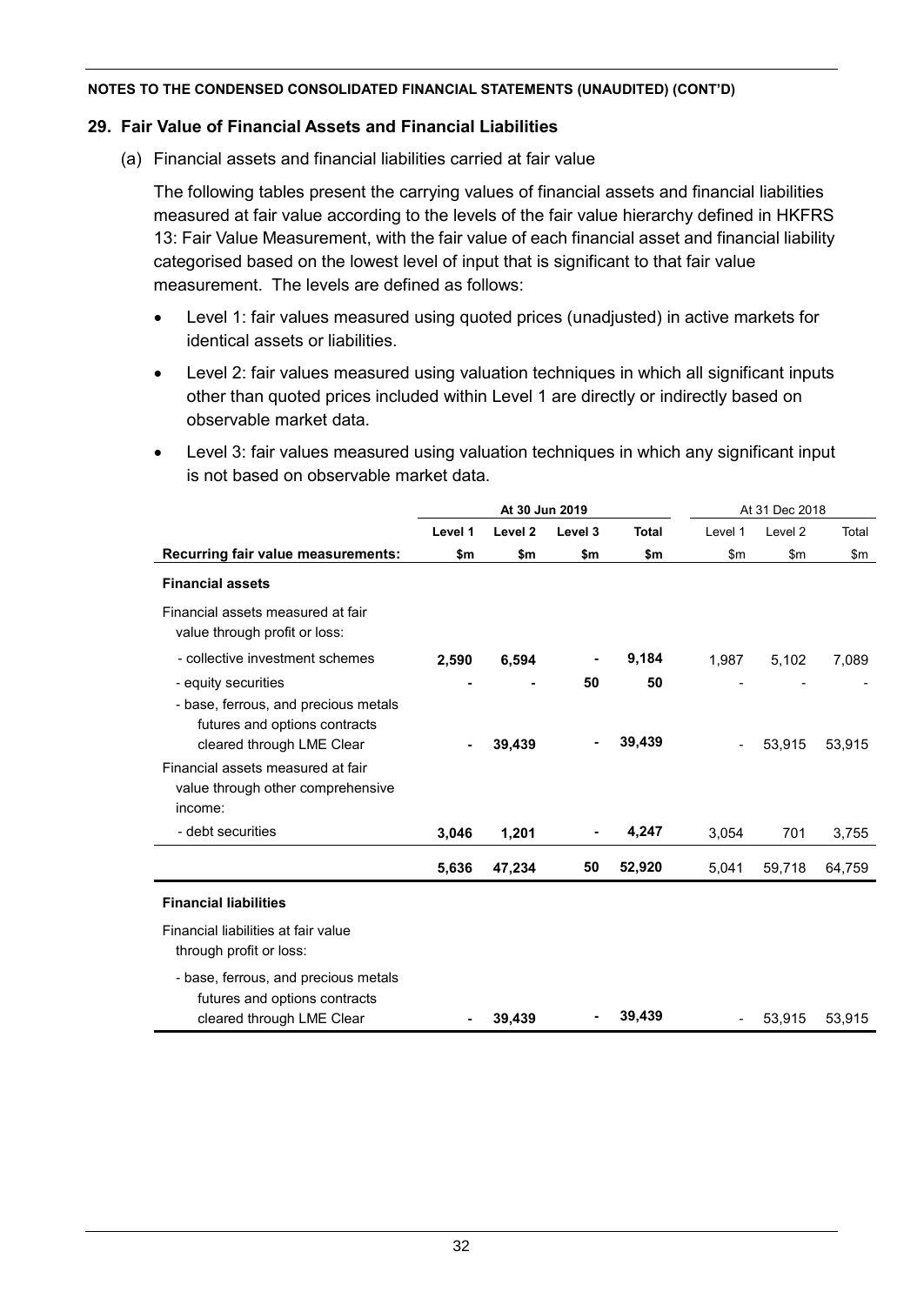### **29. Fair Value of Financial Assets and Financial Liabilities (continued)**

(a) Financial assets and financial liabilities carried at fair value (continued)

During the six months ended 30 June 2019 and 30 June 2018, there were no transfers of instruments between Level 1 and Level 2 or transfer into or out of Level 3.

Level 2 fair values of collective investment schemes, debt securities, base, ferrous, and precious metals futures and options contracts have been determined based on quotes from market makers, funds administrators or alternative pricing sources supported by observable inputs. The most significant input are market interest rates, market prices of metals, net asset values and latest redemption prices or transaction prices of the respective collective investment schemes.

The Group's policy is to recognise transfers into and out of fair value hierarchy levels as of the date of the event or change in circumstances that caused the transfer.

#### Fair value measurements using significant unobservable inputs (Level 3)

|                                                                                                                                                                                                                                 | \$m            |
|---------------------------------------------------------------------------------------------------------------------------------------------------------------------------------------------------------------------------------|----------------|
| At 1 Jan 2019                                                                                                                                                                                                                   | $\blacksquare$ |
| Investment in shares in an unlisted company                                                                                                                                                                                     | 50             |
| At 30 Jun 2019                                                                                                                                                                                                                  | 50             |
| $\sim$ . The state is the state of the state of the state in the state of the state of the state of the state of the state of the state of the state of the state of the state of the state of the state of the state of the st |                |

Change in unrealised gains for the period included in profit or loss for assets held at 30 Jun 2019, under net investment income **-**

The amount represents the investment in a 9.99 per cent equity interest in Fusion Bank Limited, which has been granted a virtual banking license by the Hong Kong Monetary Authority. As the investment is not traded in an active market and still at an early stage of development without incurring significant costs, its fair value is not expected to be significantly different from its investment cost of \$50 million.